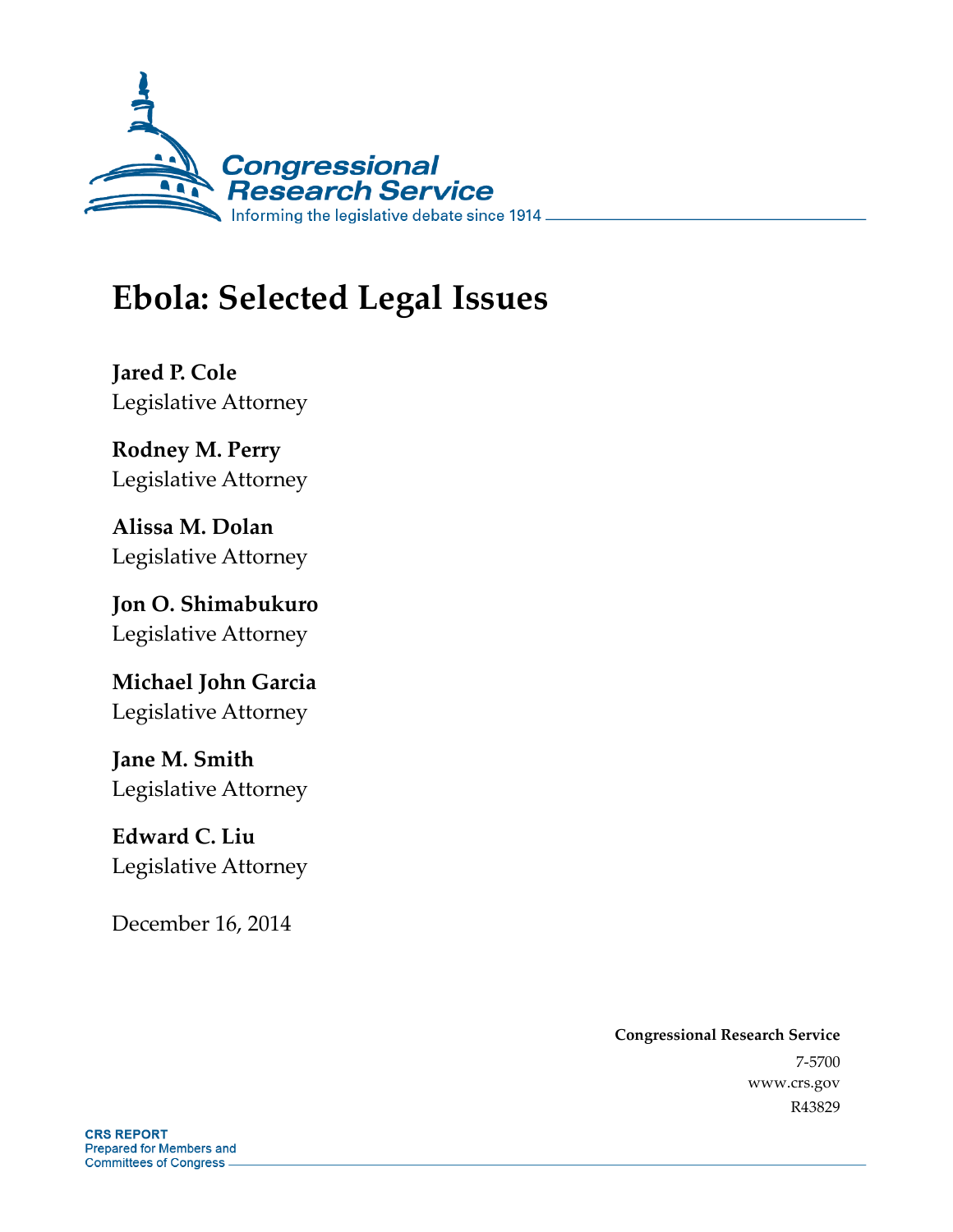## **Summary**

Several West African countries are currently grappling with an unprecedented outbreak of Ebola virus disease (EVD). Here in the United States, where Ebola is not endemic, a handful of EVD cases have been diagnosed, and domestic transmission of the virus has occurred in only two cases to date. This report provides a brief overview of selected legal issues regarding measures to prevent transmission of Ebola virus and the civil rights of individuals affected by the disease.

Quarantine and isolation are restrictions on a person's movement, imposed to prevent the spread of contagious disease. The federal government has jurisdiction over interstate and border quarantine, carried out by the Centers for Disease Control and Prevention (CDC). However, primary quarantine authority typically resides with state health departments and health officials. Every state has the authority to pass and enforce quarantine laws as an exercise of its police powers, but these laws may vary widely by state. State and federal quarantine or isolation orders may be subject to suits alleging inadequate due process or violations of equal protection, but modern legal challenges to quarantine and isolation orders are not extensive.

In addition to the quarantine and isolation of persons within the United States, some have proposed limiting the entry of persons traveling to the United States from countries experiencing high rates of EVD transmission. Federal agencies' authority to restrict or regulate the entry into the United States of persons who are suspected of carrying Ebola virus or other communicable diseases depends largely upon whether the person is a foreign or U.S. national. Aliens who have been determined to carry Ebola virus may be denied entry, but the health-related grounds for exclusion do not apply to most lawful permanent residents who briefly travel abroad. U.S. citizens abroad may enjoy a constitutional right to reenter the country, in which case the government would be required, at a minimum, to overcome a heavier burden to justify a reentry restriction.

Proposals to restrict air travel to and from affected countries—regardless of citizenship—have also been discussed. The Federal Aviation Administration (FAA) has acknowledged its authority to restrict the use of U.S. airspace, but has cautioned that decisions made on a public health basis would involve other federal agencies. Additionally, the Do Not Board (DNB) list provides a mechanism for U.S. and international health officials to request that specific persons be restricted from boarding commercial aircraft to the United States, on the basis that those persons present a public health risk. Independently, airlines may reserve the right to deny transportation to passengers who may pose a safety risk, but must act consistent with federal nondiscrimination laws.

The use of these measures to contain the spread of Ebola may raise a classic civil rights issue: to what extent can an individual's liberty be curtailed to advance the common good? In addition to the constitutional issues noted above, discrimination against individuals with an infectious disease may be covered by Section 504 of the Rehabilitation Act, the Americans with Disabilities Act (ADA), or the Air Carrier Access Act (ACAA). While quarantine and isolation effectively minimize Ebola exposure, they may also raise various employment concerns, particularly for those workers who fear losing their jobs or wages if they are forced to comply with a quarantine or isolation order. Infected workers may also be protected under the Family and Medical Leave Act (FMLA) if it can be established that they have a serious health condition, and employers whose employees could face workplace exposure to Ebola virus may be obligated to comply with applicable Occupational Safety and Health Administration (OSHA) requirements.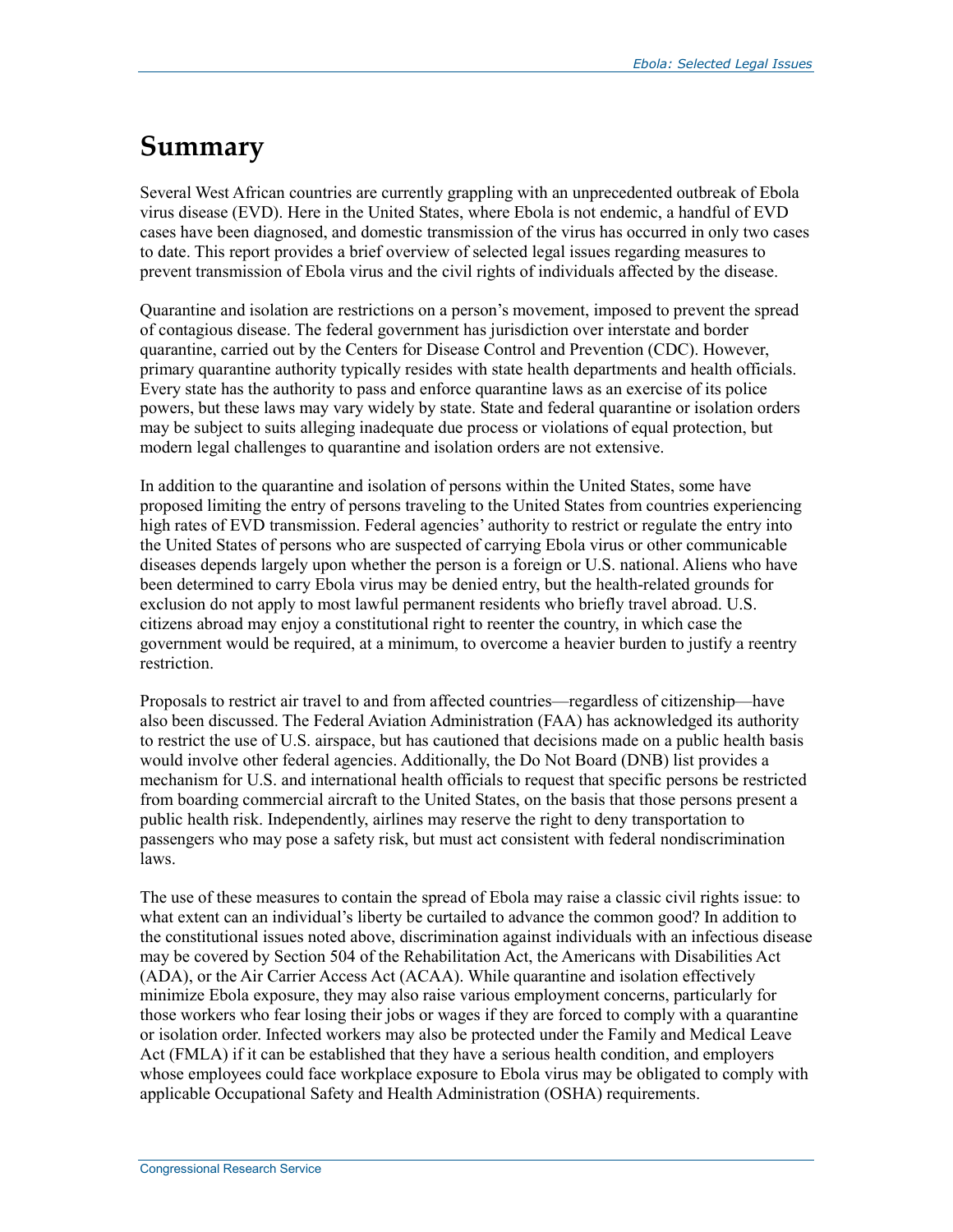## **Contents**

| Blanket Restrictions on Entry of Travelers from Ebola-Stricken Countries  6      |  |
|----------------------------------------------------------------------------------|--|
|                                                                                  |  |
|                                                                                  |  |
| Preventing Specific Passengers from Boarding Flights to the United States 9      |  |
|                                                                                  |  |
|                                                                                  |  |
|                                                                                  |  |
|                                                                                  |  |
|                                                                                  |  |
|                                                                                  |  |
|                                                                                  |  |
| Section 504 of the Rehabilitation Act and the Americans with Disabilities Act 14 |  |
|                                                                                  |  |
|                                                                                  |  |
|                                                                                  |  |
|                                                                                  |  |
|                                                                                  |  |
|                                                                                  |  |

## Contacts

|--|--|--|--|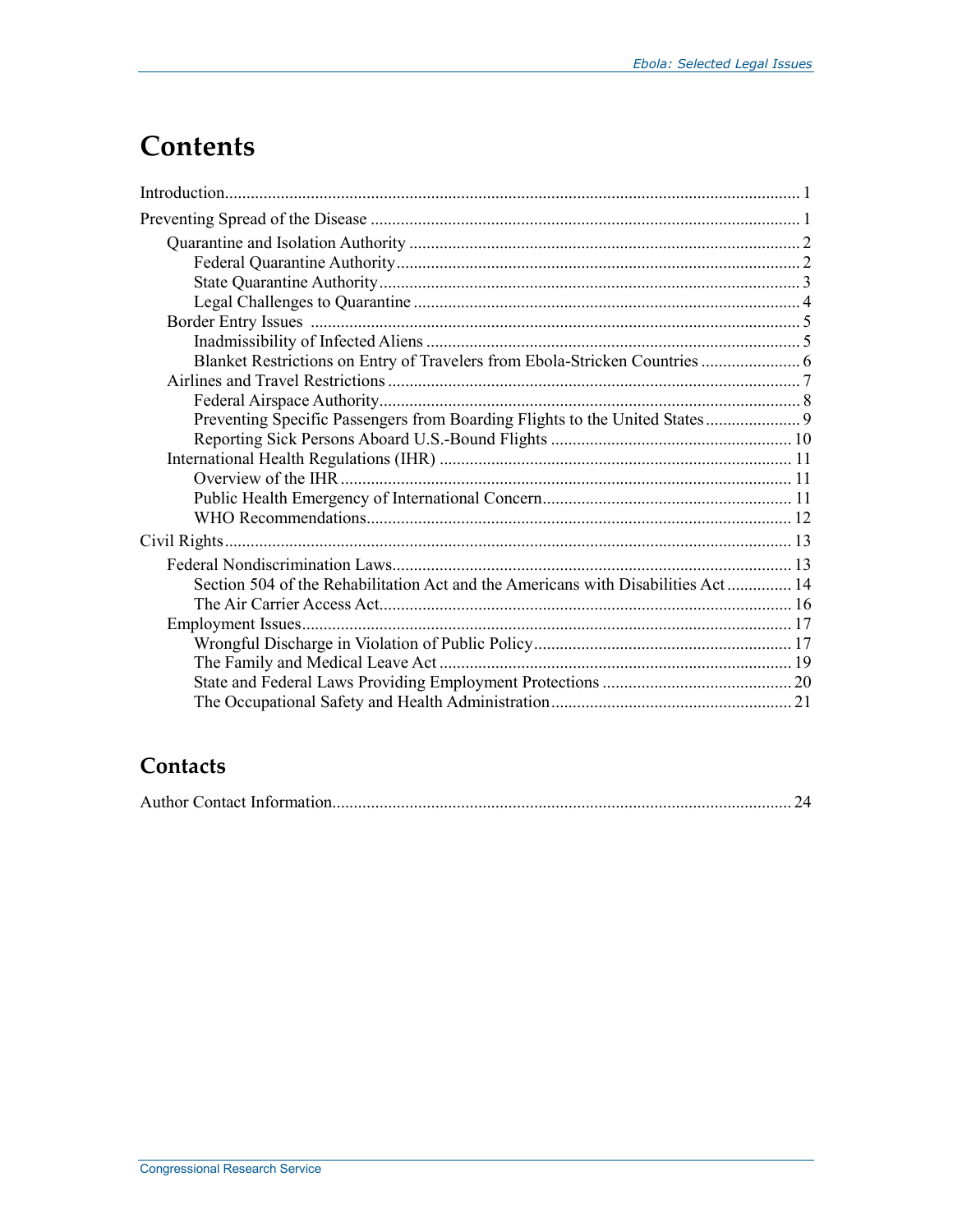## **Introduction**

Ebola virus disease (EVD), also known as Ebola hemorrhagic fever, is a deadly communicable disease typically found only in parts of Africa.<sup>1</sup> Once contracted by a human, the virus can be transmitted to others through direct contact with the bodily fluids of an infected individual. An individual who has contracted Ebola virus is not thought to be contagious before symptoms of EVD (such as fever, diarrhea, or vomiting) are observed.

Several West African countries are currently grappling with an unprecedented outbreak of EVD. Here in the United States, where Ebola is not endemic, two undiagnosed EVD cases have been imported from the West African outbreak.<sup>2</sup> In one of these cases, two nurses were infected by the virus while caring for the patient, representing the first instances of Ebola transmission within the United States.<sup>3</sup>

State and federal governments have significant experience dealing with communicable diseases generally, and both levels of government have taken measures to respond to the domestic EVD cases and minimize the further spread of the virus. The federal government has also taken measures to prevent further entry of persons who may have contracted Ebola virus. However, the high fatality rate of EVD may raise questions regarding the sufficiency of state and federal governments' responses to protect against this particular public health threat. Further, the responses to the current Ebola outbreak raise a classic civil rights issue: to what extent can an individual's liberty be curtailed to advance the common good?<sup>4</sup>

In order to help policy makers evaluate these questions, this report provides a brief overview of the scope of state and federal authorities that have been employed, or may be employed in the future, to prevent transmission of Ebola virus, as well as potential limits on these authorities under current law.

## **Preventing Spread of the Disease**

Efforts to prevent further spread of Ebola have focused on restricting the movement of persons who have been exposed to the virus or who are known to have contracted the virus. Actual and proposed measures to accomplish this include using quarantine or isolation orders under federal or state authority, imposing entry restrictions at the U.S. border, and limiting international air travel to the United States.

 1 For more detailed information on EVD, see CRS Report R43750, *Ebola: Basics About the Disease*, by Sarah A. Lister.

<sup>2</sup> Centers for Disease Control and Prevention, *Cases of Ebola Diagnosed in the United States*, available at

http://www.cdc.gov/vhf/ebola/outbreaks/2014-west-africa/united-states-imported-case.html.

<sup>3</sup> *Id.* 

<sup>&</sup>lt;sup>4</sup> For a discussion of balancing individual legal rights and responsibility and communal objectives, see Institute of Medicine, *Guidance for Establishing Crisis Standards of Care for Use in Disaster Situations* (September 2009).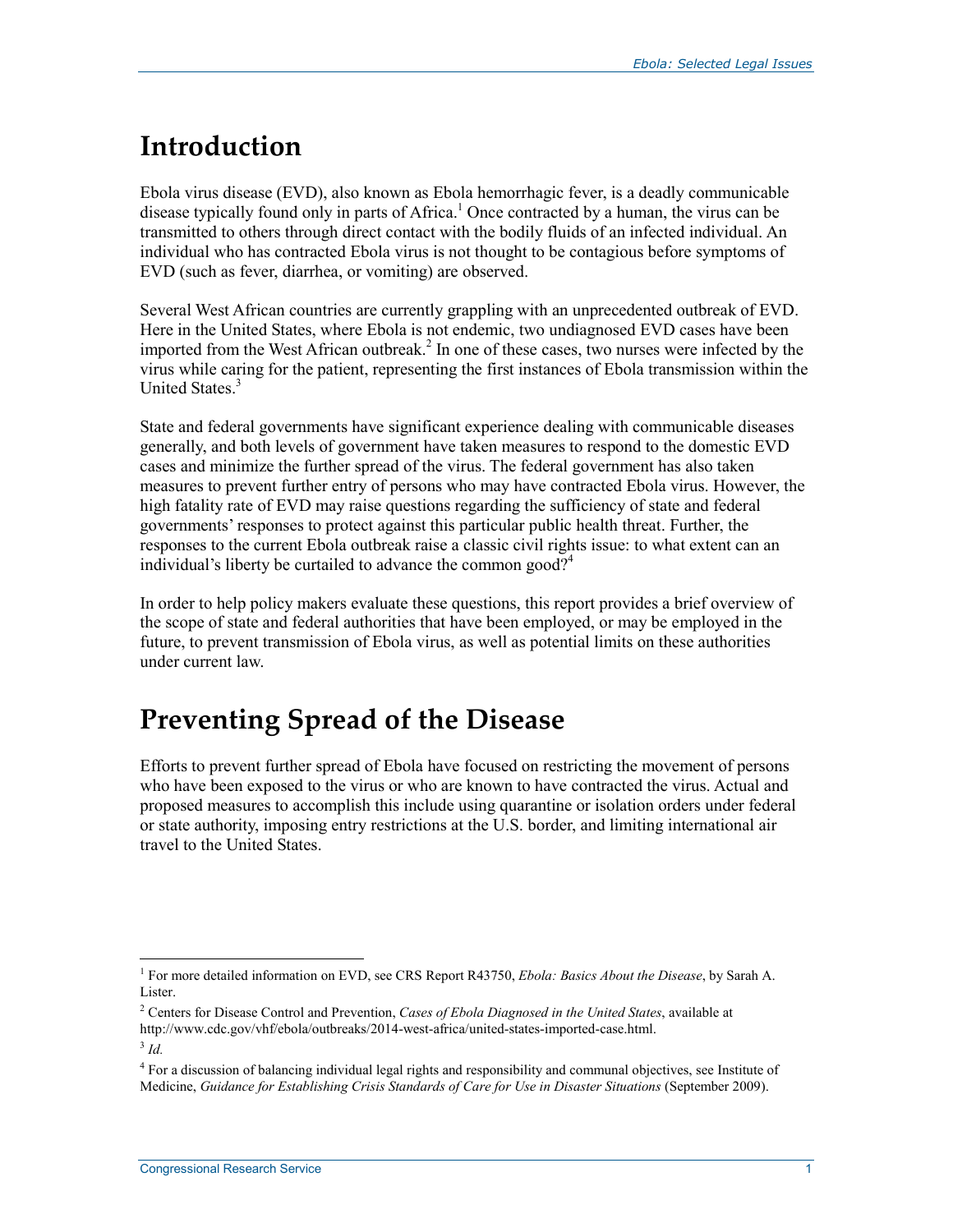## **Quarantine and Isolation Authority5**

#### **Federal Quarantine Authority**

Although the terms are often used interchangeably, quarantine and isolation are two distinct concepts. Quarantine typically refers to separating or restricting the movement of individuals who have been exposed to a contagious disease but are not sick.<sup>6</sup> Isolation refers to separating infected individuals from those who are not sick.<sup>7</sup> Primary quarantine authority typically resides with state health departments and health officials; however, the federal government has jurisdiction over interstate and border quarantine.

Federal quarantine and isolation authority derives from the Commerce Clause of the U.S. Constitution, which states that Congress shall have the power "[t]o regulate Commerce with foreign Nations, and among the several states."<sup>8</sup> Section 361 of the Public Health Service Act (PHS Act) grants the Secretary of Health and Human Services (Secretary) the authority to make and enforce regulations necessary "to prevent the introduction, transmission, or spread of communicable diseases from foreign countries into the States or possessions, or from one State or possession into any other State or possession."9 The law provides the Secretary with broad authority to apprehend, detain, or conditionally release a person. However, the Secretary may only exercise this authority in relation to communicable diseases published in an executive order issued by the President.<sup>10</sup> Executive Order 13295<sup>11</sup> lists the communicable diseases for which this quarantine authority may be exercised.<sup>12</sup> In 2000, the Secretary transferred certain authorities related to persons, including quarantine authority, to the Director of the Centers for Disease Control and Prevention (CDC).<sup>13</sup> Both interstate and foreign quarantine measures are now carried out by CDC's Division of Global Migration and Quarantine.<sup>14</sup> The CDC maintains quarantine stations at 20 ports of entry and land-border crossings, including at international airports in the following areas: Atlanta (ATL), Chicago (ORD), Detroit (DTW), Honolulu (HNL), Houston (IAH), Los Angeles (LAX), Miami (MIA), Minneapolis-St. Paul (MSP), New York City (JFK), Philadelphia (PHL), San Francisco (SFO), San Juan (SJU), Seattle (SEA), and Washington, DC  $(LAD).$ <sup>15</sup>

This section was written by Jared P. Cole, Legislative Attorney. For a detailed discussion of quarantine and isolation, *see* CRS Report RL33201, *Federal and State Quarantine and Isolation Authority*, by Jared P. Cole.

<sup>6</sup> *See* Centers for Disease Control and Prevention, Quarantine and Isolation, http://www.cdc.gov/quarantine/. <sup>7</sup> *Id*.

<sup>8</sup> U.S. CONST. art. I, § 8, cl. 3.

 $9^9$  42 U.S.C. § 264(a).

<sup>10 42</sup> U.S.C. § 264(b).

<sup>11</sup> *See* Exec. Order No. 13674, 79 Fed. Reg. 45671 (Aug. 6, 2014); Exec. Order No. 13375, 70 Fed. Reg. 17299 (April 1, 2005).

<sup>&</sup>lt;sup>12</sup> Exec. Order No. 13295, 68 Fed. Reg. 17255 (April 4, 2003) (as amended by Exec. Order No. 13674, 79 Fed. Reg. 45671 (Aug. 6, 2014)). The diseases currently listed are cholera, diphtheria, infectious tuberculosis, plague, smallpox, yellow fever, viral hemorrhagic fevers (including Ebola), severe acute respiratory syndromes, and influenza viruses which have the potential to cause a pandemic.

<sup>&</sup>lt;sup>13</sup> Control of Communicable Diseases; Apprehension and Detention of Persons With Specific Diseases; Transfer of Regulations, 65 Fed. Reg. 49906. Regulations regarding quarantine upon entry into the United States from foreign countries are also administered by the CDC, see 42 C.F.R. Part 71.

<sup>&</sup>lt;sup>14</sup> See CDC Division of Global Migration and Quarantine home page at http://www.cdc.gov/ncpdcid/dgmq/index.html.

<sup>&</sup>lt;sup>15</sup> CDC. "Quarantine Station Contact List, Map, and Fact Sheets," http://www.cdc.gov/quarantine/ (continued...)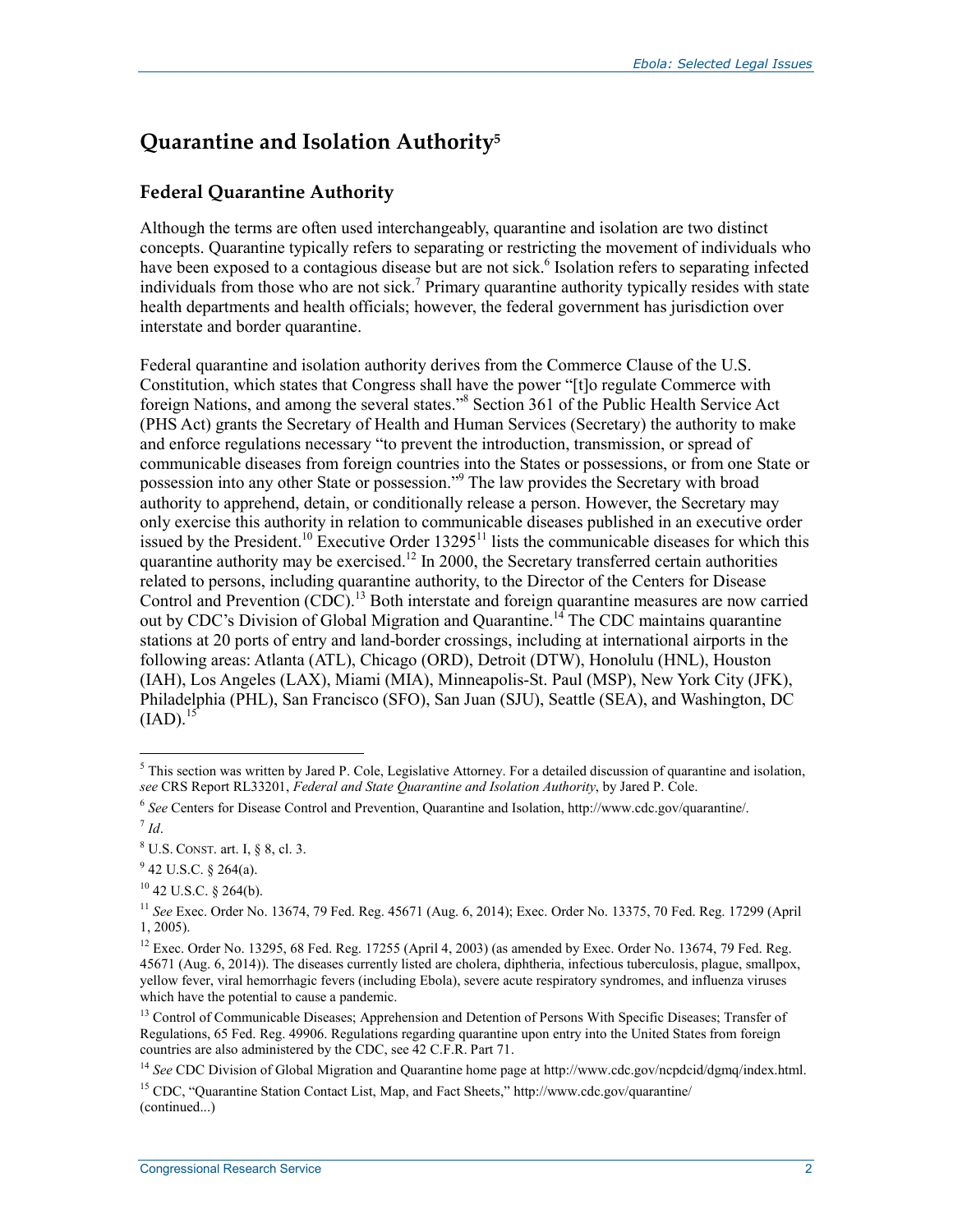Generally, federal regulations authorizing the apprehension, detention, examination, or conditional release of individuals are applicable only to individuals coming into a state or possession from a foreign country or possession.<sup>16</sup> But Section 361 of the PHS Act also authorizes the apprehension and examination of

any individual reasonably believed to be infected with a communicable disease in a qualifying stage $17$  and

(A) to be moving or about to move from a State to another State; or

(B) to be a probable source of infection to individuals who, while infected with such disease in a qualifying stage, will be moving from a State to another State.<sup>18</sup>

If found to be infected, such individuals may be detained for such time and in such manner as may be reasonably necessary.<sup>19</sup> Regulations promulgated pursuant to quarantine authority under the PHS Act may be found in Parts 70 and 71 of Title 42 of the *Code of Federal Regulations*. Part 70 applies to interstate travel, Part 71 to foreign arrivals.<sup>20</sup>

In addition, the Director of the CDC is also authorized to take measures as may be necessary to prevent the spread of a communicable disease from one state or possession to any other state or possession if he determines that measures taken by local health authorities are inadequate to prevent the spread of the disease.<sup>21</sup> To prevent the spread of diseases between states, the regulations prohibit infected persons from traveling from one state to another without a permit from the health officer of the state, possession, or locality of destination, if such a permit is required under the law applicable to the place of destination.<sup>22</sup>

Section 311 of the PHS  $Act^{23}$  provides for federal-state cooperative activities to enforce quarantines. The federal government may assist states and localities in enforcing their quarantines and other health regulations and, in turn, may accept state and local assistance in enforcing federal quarantines.

#### **State Quarantine Authority**

While the federal government has authority to authorize quarantine and isolation under certain circumstances, the primary authority for quarantine and isolation exists at the state level as an

<sup>(...</sup>continued)

quarantinestationcontactlistfull.html.

<sup>16 42</sup> U.S.C. § 264(c).

<sup>&</sup>lt;sup>17</sup> "Qualifying stage" means that such a disease is (1) in a communicable stage or (2) in a precommunicable state, if the disease would likely cause a public health emergency if transmitted to other individuals. 42 U.S.C. § 264(d)(2).  $18$  42 U.S.C. § 264(d)(1).

<sup>19</sup> *Id*.

<sup>&</sup>lt;sup>20</sup> In response to the SARS epidemic, the Secretary of HHS in 2003 amended 42 C.F.R. §§ 70.6 and 71.3 to incorporate by reference Executive Order 13295, thus eliminating rulemaking delays for the publication of new diseases.

<sup>21 42</sup> C.F.R. § 70.2.

<sup>22 42</sup> C.F.R. § 70.3.

 $^{23}$  42 U.S.C. 8 243.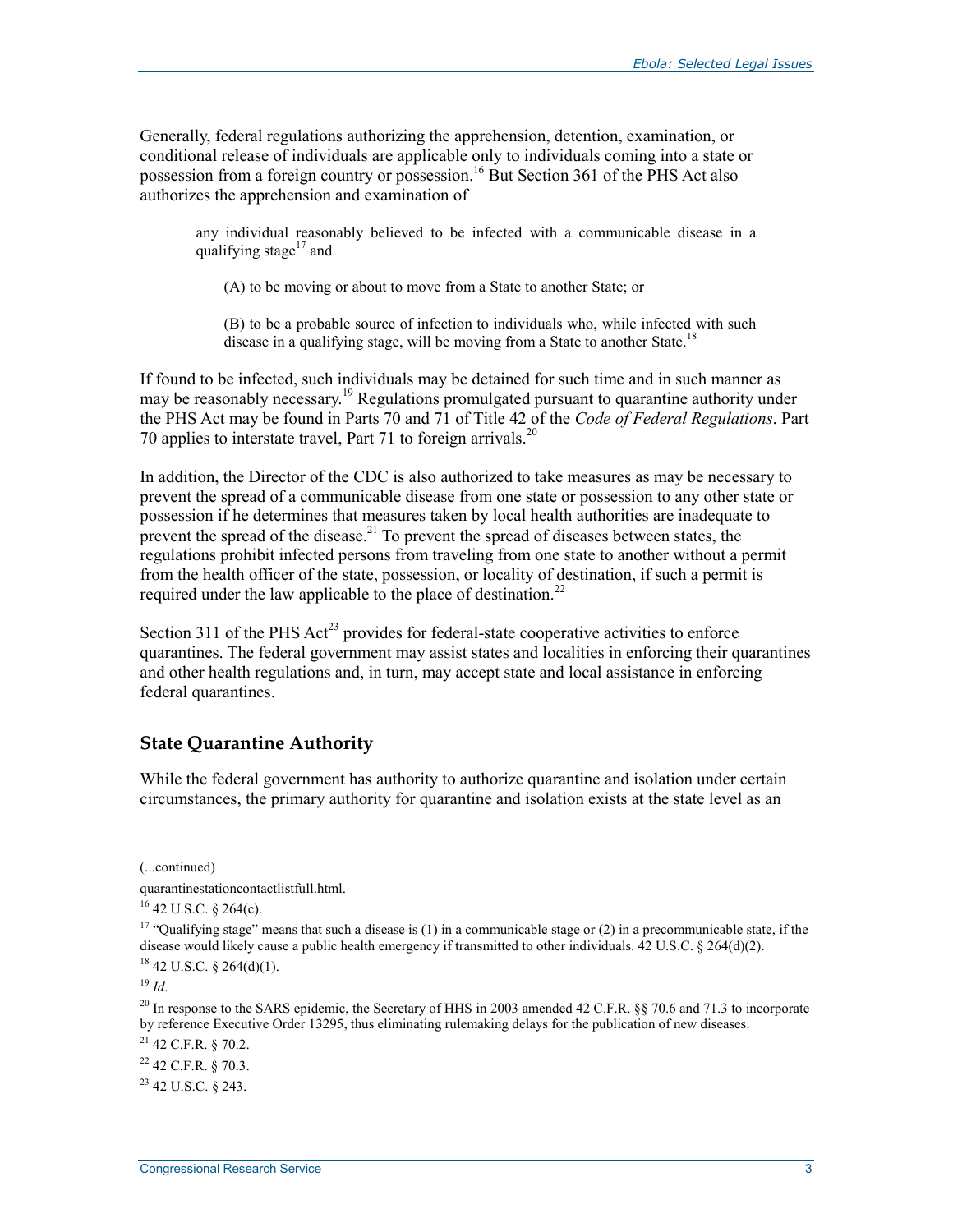exercise of the state's police power. The CDC acknowledges this deference to state authority as follows:

In general, CDC defers to the state and local health authorities in their primary use of their own separate quarantine powers. Based upon long experience and collaborative working relationships with our state and local partners, CDC continues to anticipate the need to use this federal authority to quarantine an exposed person only in rare situations, such as events at ports of entry or in similar time-sensitive settings. $24$ 

Although every state has the authority to pass and enforce quarantine laws as an exercise of its police powers, these laws vary widely by state. Generally, state and local quarantines are authorized through public health orders, though some states may require a court order before an individual is detained.<sup>25</sup> For example, in Louisiana, the state health officer is not authorized to "confine [a person] in any institution unless directed or authorized to do so by the judge of the parish in which the person is located."<sup>26</sup> Diseases subject to quarantine may be defined by statute, with some statutes addressing only a single disease, or the state health department may be granted the authority to decide which diseases are communicable and therefore subject to quarantine.<sup>27</sup> States also employ different methods for determining the duration of the quarantine or isolation period. Generally, "release is accomplished when a determination is made that the person is no longer a threat to the public health, or no longer infectious.<sup> $28$ </sup>

Federal authority over interstate and foreign travel is clearly delineated under constitutional and statutory provisions. However, in a public health emergency, federal, state, and local authorities may overlap. For example, both federal and state agencies may have quarantine authority over an aircraft arriving in a large city from a foreign country. Thus, coordination between the various levels of government would be essential during a widespread public health emergency.

#### **Legal Challenges to Quarantine**

Constitutional rights to due process and equal protection may be implicated by the imposition of a quarantine or isolation order. Modern legal challenges to quarantine and isolation orders are not extensive, although a few cases can provide some basic insights about potential issues. In 1963, a federal district court in *United States v. Shinnick* upheld the U.S. Public Health Service's medical isolation of an arriving passenger because she had been in Stockholm, Sweden, while the city had been declared by the World Health Organization to be a smallpox-infected area, and she could not

<u>.</u>

<sup>&</sup>lt;sup>24</sup> CDC, "Questions and Answers on the Executive Order Adding Potentially Pandemic Influenza Viruses to the List of Quarantinable Diseases," May 30, 2014, *available at* http://www.cdc.gov/quarantine/qa-executive-order-pandemic-listquarantinable-diseases.html.

<sup>25</sup> Paula Mindes, Note, *Tuberculosis Quarantine: A Review of Legal Issues in Ohio and Other States*, 10 J.L. & HEALTH 403, 409 (1995).

<sup>&</sup>lt;sup>26</sup> LA. REV. STAT. ANN. § 40:17(A). Exceptions are provided for certain diseases, including smallpox, cholera, yellow fever, bubonic plague, and tuberculosis. *See* La. Rev. Stat. Ann. § 40:17(B).

<sup>27</sup> Mindes, *supra* note 25, at 409. *See, e.g.*, MD. CODE ANN., [Health] § 18-324, which formerly addressed only quarantine in tuberculosis cases. The governor may now exercise quarantine power during a "catastrophic health emergency" involving "deadly agents," which include "anthrax, ebola, plague, smallpox, tularemia, or other bacterial, fungal, rickettsial, or viral agent, biological toxin, or other biological agent capable of causing extensive loss of life or serious disability." MD. CODE ANN., [Public Safety] § 14-3A.

<sup>28</sup> Mindes, *supra* note 25, at 410.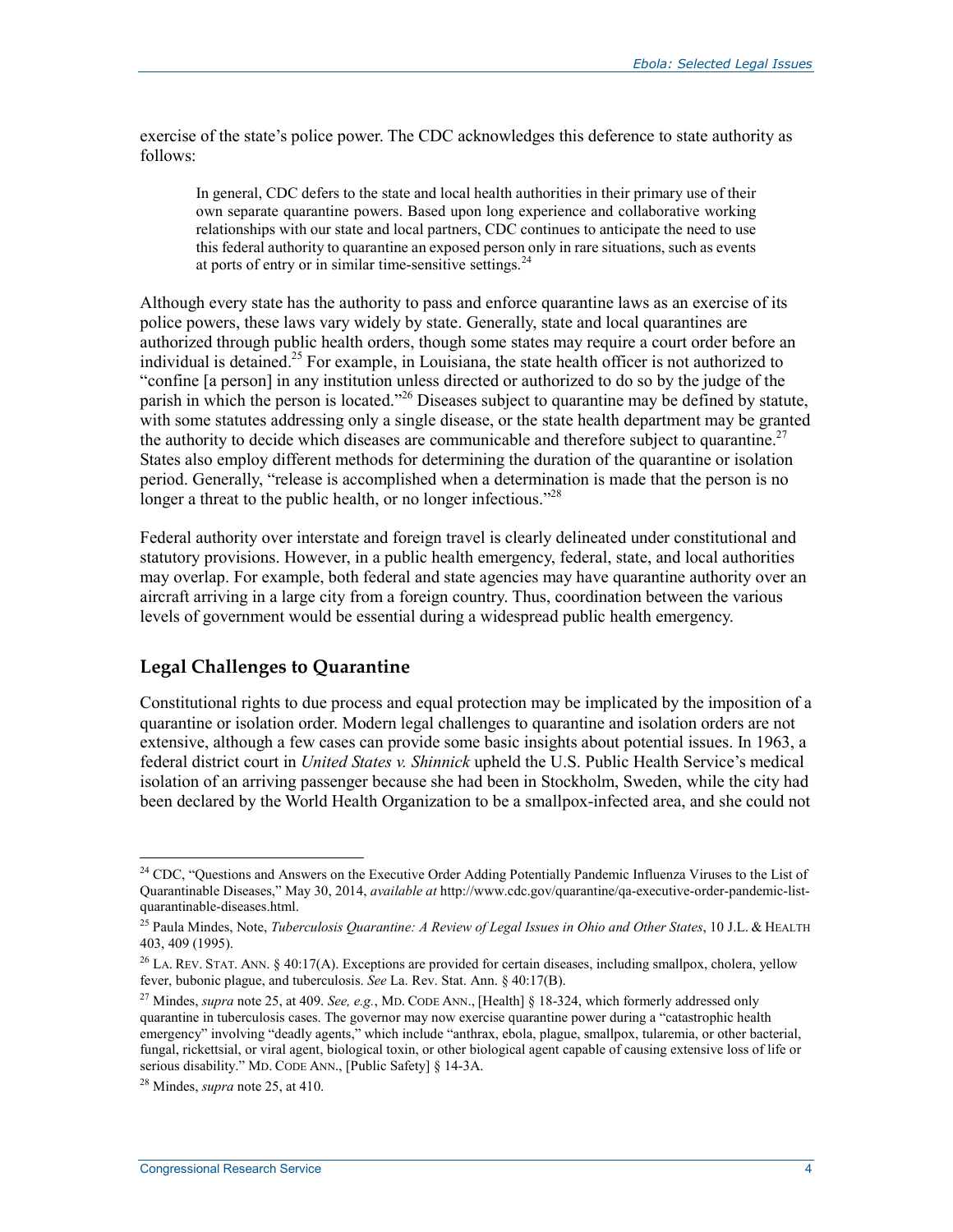show proof of vaccination.<sup>29</sup> The court declined to substitute its own judgment as to whether the plaintiff had been exposed to infection and capable of spreading the disease.

However, at least one state court has ruled that when a state confines an individual in order to prevent the spread of disease, the state must provide the individual with procedural due process protections, such as, *inter alia*, notice explaining the grounds for confinement, the right to counsel, and the right to engage in cross-examination.<sup>30</sup> This requirement would presumably apply to a federal government quarantine order as well. Quarantines may also be subject to equal protection challenges. In *Jew Ho v. Williamson*, for example, a court invalidated a quarantine whose requirements applied only to Chinese residents because it was "unreasonable, unjust and oppressive" and constituted discrimination in violation of the Fourteenth Amendment.<sup>31</sup>

### **Border Entry Issues 32**

Federal law confers executive agencies with significant authority to restrict or regulate the entry into the United States of persons who are suspected of carrying Ebola virus or other communicable diseases. However, the stringency of the available restrictions depends upon whether the person is a foreign or U.S. national.

#### **Inadmissibility of Infected Aliens**

Foreign nationals do not have a constitutional right to be admitted into the United States.<sup>33</sup> The Immigration and Nationality Act (INA) provides various grounds under which a foreign national may be denied admission, including when he or she is determined to have a "communicable disease of public health significance."<sup>34</sup> The Secretary of the Department of Health and Human Services (HHS) is responsible for defining illnesses constituting a "communicable disease of public health significance" for INA purposes. Current HHS regulations define the term to include diseases, such as EVD, that are listed in a relevant executive order<sup>35</sup> and/or are subject to specified requirements under the rules of the World Health Organization.<sup>36</sup> Accordingly, aliens who have been determined to carry Ebola virus may be denied entry into the United States.<sup>37</sup>

<sup>&</sup>lt;sup>29</sup> 219 F. Supp. 789 (E.D.N.Y. 1963).

<sup>30</sup> Greene v. Edwards, 164 W. Va. 326, 329 (1980).

<sup>31</sup> Jew Ho v. Williamson, 103 F. 10, 26 (C.C.N.D. Cal. 1900).

<sup>&</sup>lt;sup>32</sup> This section was written by Michael John Garcia, Legislative Attorney.

<sup>33</sup> *See, e.g.*, Landon v. Plasencia, 459 U.S. 21, 32 (1982) ("an alien seeking admission to the United States requests a privilege and has no constitutional rights regarding his application, for the power to admit or exclude aliens is a sovereign prerogative").

<sup>&</sup>lt;sup>34</sup> Immigration and Nationality Act (INA)  $\S 212(a)(1)$ , 8 U.S.C.  $\S 1182(a)(1)$ .

<sup>35 42</sup> C.F.R. § 34.2(b)(2) (defining a communicable disease of public health significance to include, *inter alia*, those diseases "listed in a Presidential Executive Order, as provided under Section 361(b) of the Public Health Service Act"). Ebola has been expressly listed by a relevant executive order since 1983. *See* Exec. Order No. 12452, Revised List of Quarantinable Communicable Diseases, December 22, 1983 (listing Ebola and other "Viral Hemorrhagic Fevers" as communicable diseases), *revoked and replaced by* Exec. Order No. 13295, Apr. 4, 2003 (continuing to specify Ebola as a communicable disease for purposes of Section 361(b) of the Public Health Service Act), *amended* by Exec. Order 13375, Apr. 1, 2005, and Exec. Order No. 13674, July 31, 2014.

<sup>36 42</sup> C.F.R. § 34.2(b)(3)(i)-(ii) (including those diseases for which "a single case requires notification to the World Health Organization (WHO) as an event that may constitute a public health emergency of international concern, or ... [other diseases for which] the occurrence of which requires notification to the WHO as an event that may constitute a (continued...)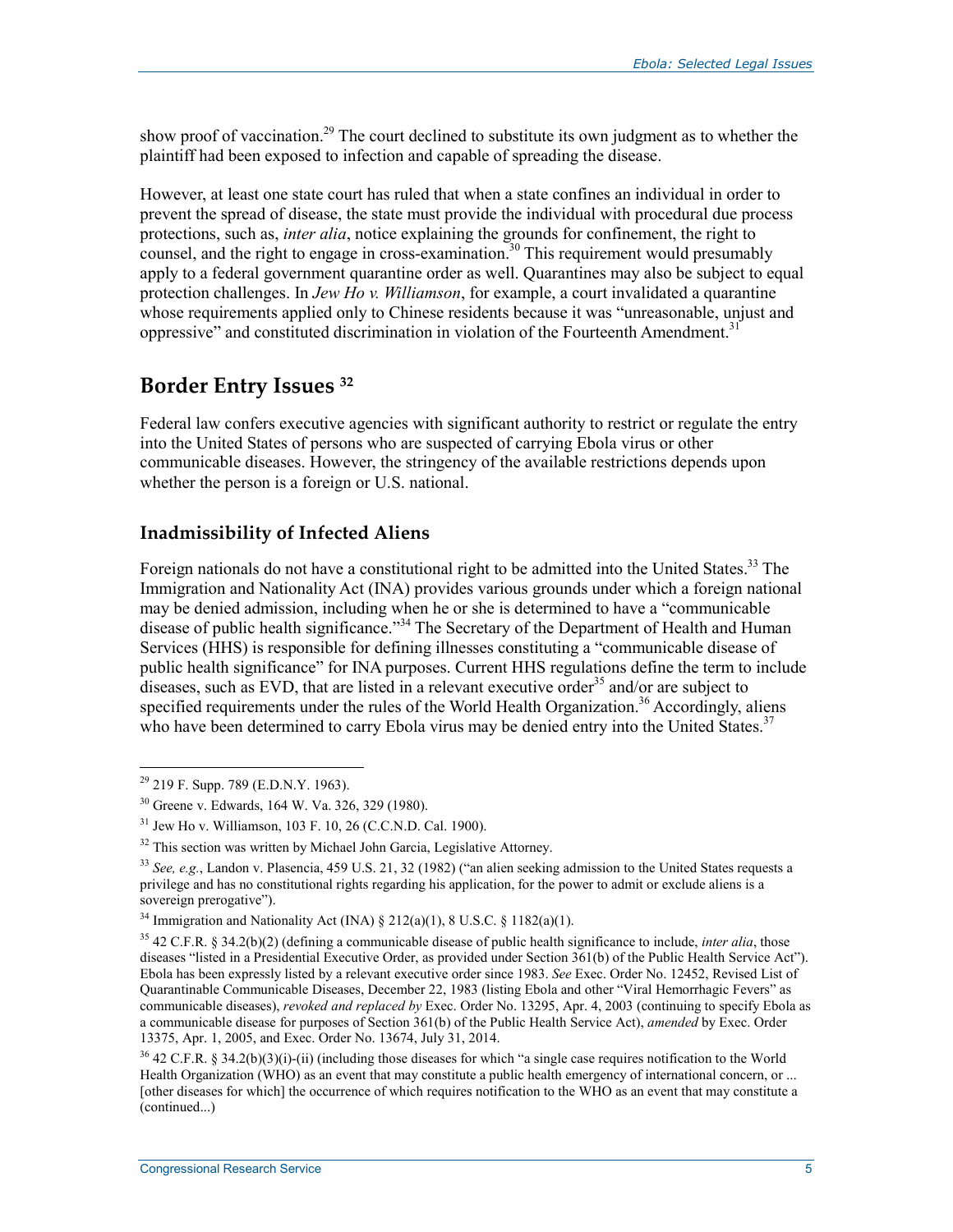The health-related grounds for exclusion do not apply to most lawful permanent resident aliens (sometimes described as immigrants) who briefly travel abroad.38 Moreover, assessing whether a foreign national is inadmissible on health-related grounds is an individualized determination of the person's condition, rather than a more general bar applicable to persons who might have had contact with a person carrying a communicable disease. It is also not assured that a foreign national carrying Ebola virus will be identified as such either when applying for a visa to come to the United States (e.g., if the foreign national only became infected after obtaining a visa) or when processed upon arrival at a U.S. port of entry (e.g., if the infected person did not show symptoms of EVD at the time of arrival into the United States).

#### **Blanket Restrictions on Entry of Travelers from Ebola-Stricken Countries**

Although the government enjoys authority under federal immigration law to bar the entry of many foreign nationals on specific health-related grounds, as noted above, application of these grounds might not be wholly effective in preventing foreign travelers carrying Ebola from being admitted into the United States. Several Members of Congress have gone further and suggested a blanket ban on the admission into the United States of foreign nationals who reside in or have recently traveled to Ebola-stricken countries<sup>39</sup>—a suggestion that the Obama Administration has thus far opposed. $40$ 

Section 212(f) of the INA provides that the President, pursuant to a proclamation, may direct the denial of entry to any alien or class of aliens whose entry into the country "would be detrimental to the interests of the United States," including potentially those foreign travelers who have already been issued a visa to travel to the United States.<sup>41</sup> Although this provision seems to have never been employed so broadly,<sup>42</sup> it could potentially be used to restrict the entry of foreign nationals traveling from a particular country or region where there has been an Ebola outbreak. If

<sup>(...</sup>continued)

public health emergency of international concern."). For discussion of WHO requirements concerning notification of Ebola infection, see *infra* at "Public Health Emergency of International Concern."

<sup>&</sup>lt;sup>37</sup> Because of practical concerns, a foreign national arriving at a U.S. port of entry who is believed to have Ebola virus would be placed in isolation and given medical treatment, rather than immediately being placed in removal proceedings or given the option of promptly leaving the United States. For discussion of the isolation of arriving persons suspected of Ebola infection, see *supra* at "Federal Quarantine Authority."

<sup>38</sup> *See* INA § 101(a)(13)(C), 8 U.S.C. § 1101(a)(13)(C) (exempting most lawful permanent residents returning to the United States after briefly departing the country from being considered applicants for admission).

<sup>39</sup> *See* Jonathan Weisman, *On Ebola Response, Congressional Republicans Put New Focus on Visa Suspensions*, N.Y. TIMES, Oct. 20, 2014, *available at* http://www.nytimes.com/2014/10/21/us/on-ebola-response-congressionalrepublicans-put-new-focus-on-visa-suspensions.html?hp&action=click&pgtype=Homepage&version=HpSum& module=first-column-region&region=top-news&WT.nav=top-news& r=1.

<sup>40</sup> *See* Jaime Fuller*, The Ebola Travel Ban Is Really Politically Popular. Here's Why It's Not Happening*, The Fix Blog, WASH. POST, Oct. 20, 2014, at http://www.washingtonpost.com/blogs/the-fix/wp/2014/10/20/the-ebola-travel-ban-isreally-popular-heres-why-its-not-happening/.

<sup>41</sup> INA § 212(f), 8 U.S.C. § 1182(f) (broadly permitting the President to "suspend the entry of all aliens or any class of aliens as immigrants or nonimmigrants, or impose on the entry of aliens any restrictions he may deem to be appropriate").

 $42$  A list of presidential proclamations pursuant to INA § 212(f) that are currently in effect can be viewed at http://travel.state.gov/content/visas/english/fees/presidential-proclamations.html. For further discussion regarding the potential use of INA § 212(f) to restrict the travel of foreign nationals from Ebola-stricken countries, see CRS Legal Sidebar WSLG1094, Can the President Bar Foreign Travelers from Ebola-Stricken Countries from Entering the United States?, by Michael John Garcia.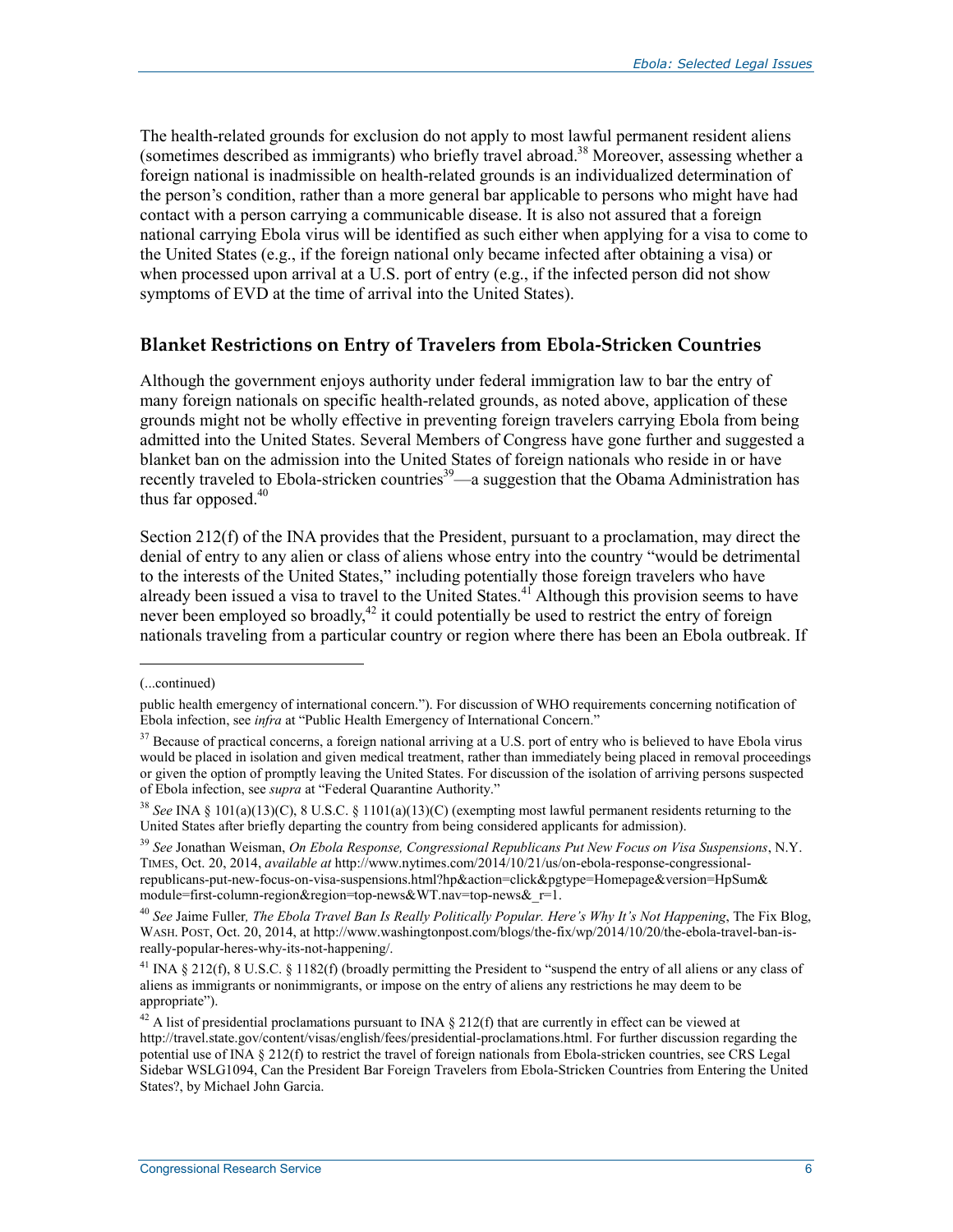the President deems the entry of such persons into the country to be contrary to U.S. interests, such a restriction would obviate the need to determine if an individual had actually been infected by Ebola virus.

These immigration-related restrictions apply exclusively to foreign nationals, not U.S. citizens. Indeed, U.S. citizens abroad may enjoy a constitutional right to reenter the country, in which case the government would be required, at a minimum, to overcome a heavier burden to justify a reentry restriction than would be required in situations where a person's constitutional rights were not implicated.43 However, various travel restrictions discussed elsewhere in this report may impede the ability of any person—regardless of citizenship—from traveling to the United States in a manner that potentially exposes others to a communicable disease.<sup>44</sup>

### **Airlines and Travel Restrictions45**

There are currently no scheduled nonstop flights on commercial airlines between the West African countries with widespread Ebola transmission—Guinea, Liberia, and Sierra Leone—and the United States.<sup>46</sup> On average, about 150 passengers travel from the three affected countries to the United States daily.47 The majority of these passengers travel to the United States via connecting flights in Europe.48

On October 21, 2014, the Department of Homeland Security (DHS) announced that all passengers arriving in the United States whose travel originates in one of the affected countries will be required to fly into one of the following airports with enhanced screening procedures in place: John F. Kennedy International Airport (JFK); Newark Liberty International Airport (EWR); Washington Dulles International Airport (IAD); Hartsfield-Jackson Atlanta International Airport (ATL); and Chicago O'Hare International Airport (ORD).<sup>49</sup> Effective November 17, 2014, these

<sup>&</sup>lt;sup>43</sup> Some federal courts have found that the right of an American citizen to return to the United States from abroad is a substantive due process right. *See* Fikre v. F.B.I., 3:13-CV-00899-BR, 2014 WL 2335343 (D. Or. May 29, 2014); Tarhuni v. Holder, 3:13-CV-00001-BR, 2014 WL 1269655 (D. Or. Mar. 26, 2014); *see also* Nguyen v. Immigration and Naturalization Serv., 533 U.S. 53, 67 (2001) (discussing privileges of U.S. citizenship, including "the absolute right to enter [the] borders" of the United States); Perez v. United States, 502 F. Supp. 2d 301, 306 (N.D.N.Y. 2006) ("a United States citizen cannot be barred from reentering the country").

<sup>&</sup>lt;sup>44</sup> See infra at "Airlines and Travel Restrictions."

<sup>45</sup> This section was written by Alissa M. Dolan, Legislative Attorney.

<sup>46</sup> Press Release, "Statement by Secretary Johnson on Travel Restrictions and Protective Measures to Prevent the Spread of Ebola to the United States," *available at* http://www.dhs.gov/news/2014/10/21/statement-secretary-johnsontravel-restrictions-and-protective-measures-prevent [hereinafter DHS Ebola Press Release].

<sup>&</sup>lt;sup>47</sup> Andrew Grossman, Carol E. Lee, and Jack Nicas, "U.S. to Check Temperatures of West Africa Passengers at Five Airports," WALL STREET JOURNAL, Oct. 8, 2014, *available at* http://online.wsj.com/articles/u-s-to-check-temperaturesof-west-africa-passengers-at-five-airports-1412788163.

<sup>&</sup>lt;sup>48</sup> The only nonstop flights out of Guinea, Liberia, and Sierra Leone to Europe are operated by Air France (to Paris, France) and Brussels Airlines (to Brussels, Belgium). "Brussels Becomes Latest EU Airport to Screen for Ebola," Agence France Presse, Oct. 20, 2014. Both airlines are members of an airline alliance that includes a U.S. carrier; members of an alliance often coordinate their services and have codeshare agreements. Brussels Airlines is a member of the Star Alliance network, along with U.S. carrier United Airlines. Star Alliance, "Travel the World with the Star Alliance Network," http://www.staralliance.com/en/about/member\_airlines/. Air France is a member of the SkyTeam network, along with U.S. carrier Delta Airlines. SkyTeam, "SkyTeam Members," https://www.skyteam.com/en/Aboutus/Our-members/.

<sup>49</sup> DHS Ebola Press Release, *supra* note 46; White House Blog, "Five U.S. Airports Are Enacting New Screening Measures to Protect Against Ebola," *available at* http://www.whitehouse.gov/blog/2014/10/08/five-us-airports-are- (continued...)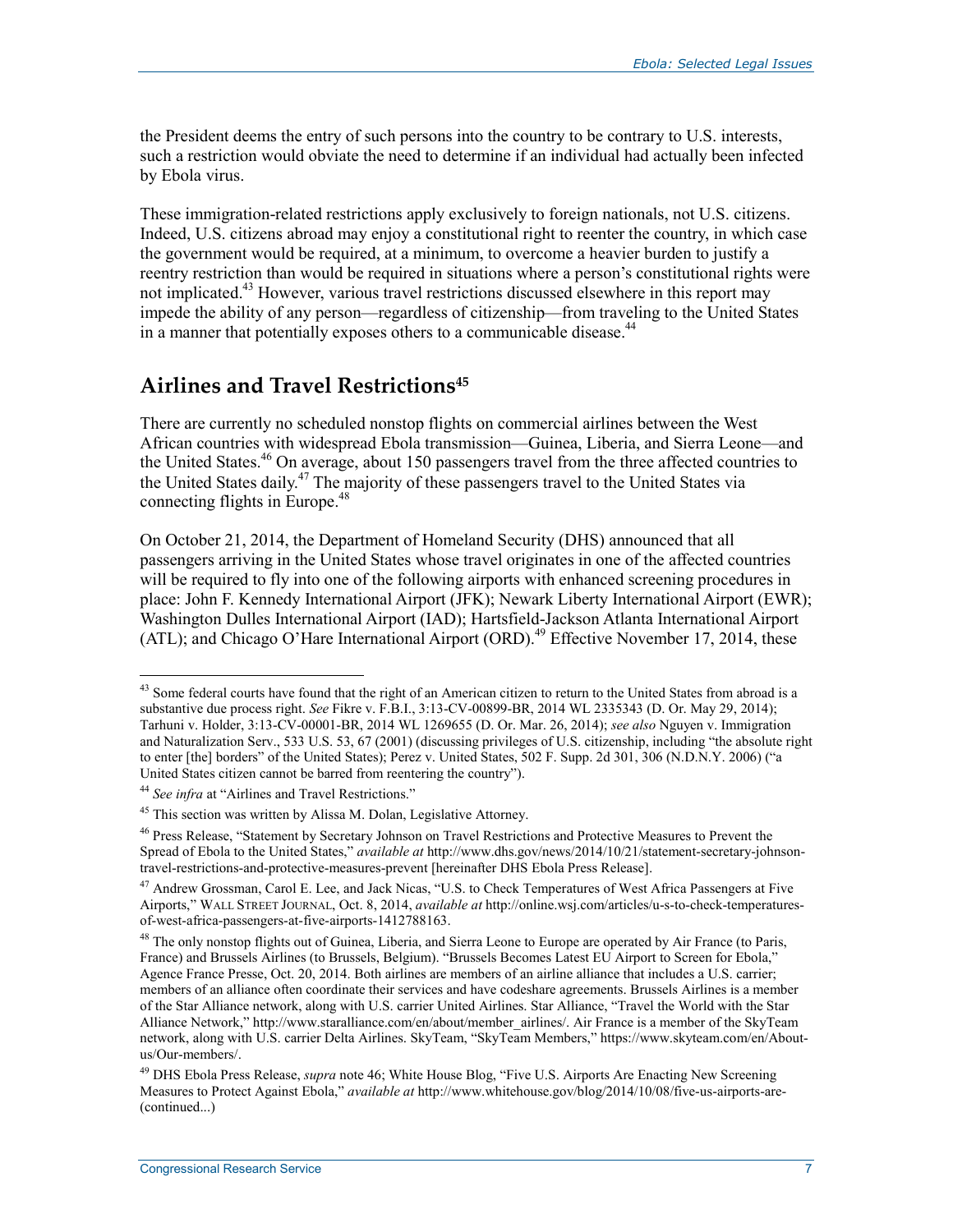restrictions were extended to passengers whose travel originates in Mali, as a precaution in light of a number of new confirmed EVD cases there.<sup>50</sup>

#### **Federal Airspace Authority**

The notion that each nation has complete and exclusive sovereignty over the airspace above its territory has been incorporated into international agreements dating back to the initial rise of international aviation.<sup>51</sup> In 1958, Congress enshrined this principle in federal law by declaring that "The United States Government has exclusive sovereignty of airspace of the United States."52 Congress delegated the authority to regulate U.S. airspace to the administrator of the Federal Aviation Administration  $(FAA)$ .<sup>53</sup> The FAA has the authority to restrict the use of U.S. airspace and prevent the entry of aircraft into U.S. airspace.<sup>54</sup> Additionally, the FAA has the authority to prevent U.S. carriers and operators from flying to or within the airspace of other countries.<sup>55</sup> In regulating the use of airspace for the benefit of the public interest, the FAA must consider several factors as being in the public interest, including "assigning, maintaining, and enhancing safety and security as the highest priorities in air commerce" and "regulating air commerce in a way that best promotes safety and fulfills national defense requirements."56

During the current Ebola outbreak, the FAA has acknowledged its authority to restrict the use of U.S. airspace, but has cautioned that decisions made on a public health basis would involve other federal agencies.<sup>57</sup> The FAA has stated:

While the FAA has the authority to direct flight operations in United States airspace, any decision to restrict flights between the United States and other countries due to public health and disease concerns would be an interagency decision that would engage the Departments of Health and Human Services/CDC, State, Homeland Security, and Transportation.<sup>58</sup>

CRS has been unable to identify any instances in which the FAA has restricted the use of U.S. airspace by incoming or outgoing flights purely on the basis of a public health concern.

1

<sup>55</sup> *See* 49 U.S.C. §§ 40101(d)(1), 44701(a)(5). For an example of such a restriction, *see "*Prohibition Against Certain Flights Within the Territory and Airspace of Somalia," 72 Fed. Reg. 16710 (April 5, 2007).

<sup>(...</sup>continued)

enacting-new-screening-measures-protect-against-ebola.

<sup>50</sup> Press Release, "Enhanced Airport Entry Screening to Begin for Travelers to the United States From Mali," *available at* http://www.dhs.gov/news/2014/11/16/enhanced-airport-entry-screening-begin-travelers-united-states-mali. There are no direct flights from Mali to the United States. *Id*. Approximately 15 to 20 passengers whose travel originated in Mali arrive in the United States daily. *Id*.

<sup>51</sup> *See, e.g.*, Convention for the Regulation of Aerial Navigation (Paris Convention), Oct. 13, 1919, Art. 1; Convention on International Civil Aviation (Chicago Convention), Dec. 7, 1944, Art. 1.

 $52$  49 U.S.C. § 40103(a).

<sup>53 49</sup> U.S.C. § 40103(b).

<sup>54</sup> *See* 49 U.S.C. §§ 40103(b), 44701. FAA issues Notice to Airmen (NOTAM) to announce temporary flight restrictions in U.S. airspace according to FAA regulation. *See* 14 C.F.R. §§ 91.137-138, 91.141, 91.143-145.

 $56$  49 U.S.C. § 40101(d)(1).

<sup>57</sup> Press Release, "FAA Statement on Ebola," Oct. 3, 2014, *available at* http://www.faa.gov/news/press\_releases/ news story.cfm?newsId=17375.

<sup>58</sup> *Id*.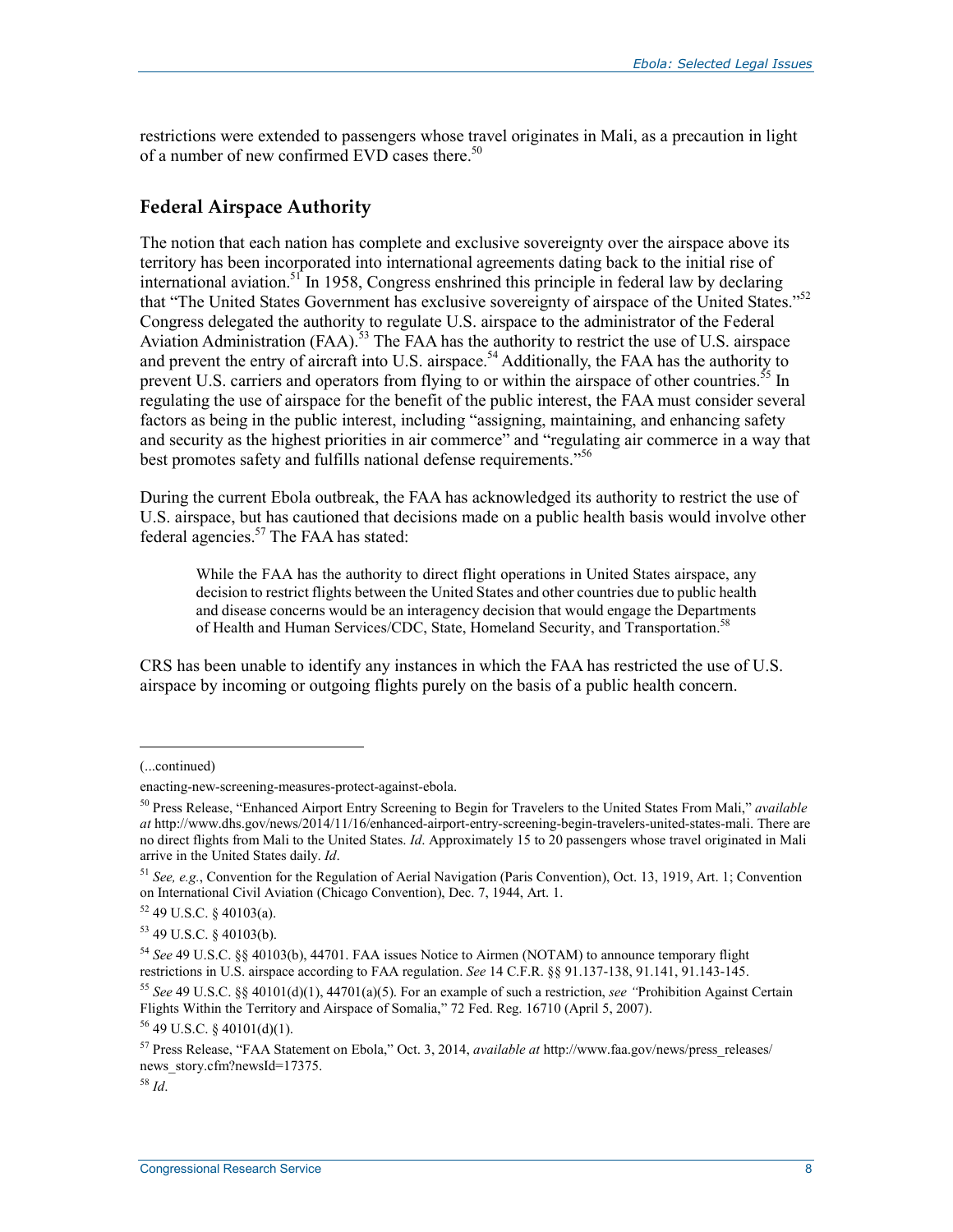#### **Preventing Specific Passengers from Boarding Flights to the United States**

#### *The "Do Not Board" List59*

In recent years, federal agencies have developed a travel restriction tool to prevent the spread of communicable diseases of public health significance.<sup>60</sup> The public health Do Not Board (DNB) list was developed by the DHS and the CDC, and made operational in June  $2007<sup>61</sup>$  The DNB list enables domestic and international health officials to request that persons with communicable diseases who meet specific criteria and pose a serious threat to the public be restricted from boarding commercial aircraft departing from or arriving in the United States.<sup>62</sup> The list provides a tool for management of emerging public health threats when local public health efforts are not sufficient to keep certain contagious individuals from boarding commercial flights. $63$ 

In order to place a person on the DNB list, state and local health officials contact their local CDC quarantine station. The CDC determines if the person is (1) likely contagious with a communicable disease that presents a serious public health threat, (2) unaware of or likely not to comply with public health recommendations and medical treatment, and (3) likely to try boarding a commercial aircraft.<sup>64</sup> Once a person is placed on the DNB list,<sup>65</sup> airlines are instructed not to issue a boarding pass to the person for any commercial domestic flight or for a commercial international flight arriving in or departing from the United States. Other forms of transportation, such as buses and trains, are not covered by the DNB list. Once a patient is determined to be noncontagious, the CDC and the DHS must remove the person from the list, usually within 24 hours. $66$ 

#### *Airline Corporate Policies67*

<u>.</u>

Generally, airlines are under no legal obligation to provide transportation simply because a person has a valid ticket. As a matter of corporate policy, airlines have inserted clauses into their contracts of carriage reserving the right to deny transportation to any ticketed passenger under a

<sup>&</sup>lt;sup>59</sup> This section was written by Jared P. Cole, Legislative Attorney.

<sup>&</sup>lt;sup>60</sup> For a summary of actions taken by DHS and the CDC to improve procedures to restrict persons with serious communicable diseases who intend to travel despite medical advice, see *Public Health and Border Security: HHS and DHS Should Further Strengthen Their Ability to Respond to TB Incidents*.GAO-09-58, October, 2008 [hereinafter *GAO Public Health and Border Security* Report]*.*

<sup>61</sup> CDC, "Federal Air Travel Restrictions for Public Health Purposes—United States, June 2007-May 2008," *Morbidity and Mortality Weekly Report*, Sep. 19, 2008, *available at* http://www.cdc.gov/mmwr/preview/mmwrhtml/ mm5737a1.htm [hereinafter *MMWR* Report].

 $62$  Airlines also have general authority to refuse to board passengers with communicable diseases under certain circumstances pursuant to Air Carrier Access Act of 1986 (ACAA) and its implementing regulations. *See* 49 U.S.C. § 41705; 14 C.F.R. §§ 382.19, 382.21.

 $63$  The list, which applies to all citizens and foreign nationals, appears to have been developed under the general authority of the Aviation and Transportation Security Act of 2001, at 49 U.S.C. § 114(f) and (h).

<sup>64</sup> *MMWR Report*, *supra* note 61, at 1009.

 $65$  The Transportation Security Administration maintains the DNB list, which is separate from the No Fly List used to prevent known terrorists from boarding airplanes, but it serves a similar purpose. *GAO Public Health and Border Security Report*, *supra* note 60, at 29.

<sup>66</sup>*MMWR Report*, *supra* note 61, at 1010.

 $67$  This section was written by Alissa M. Dolan, Legislative Attorney.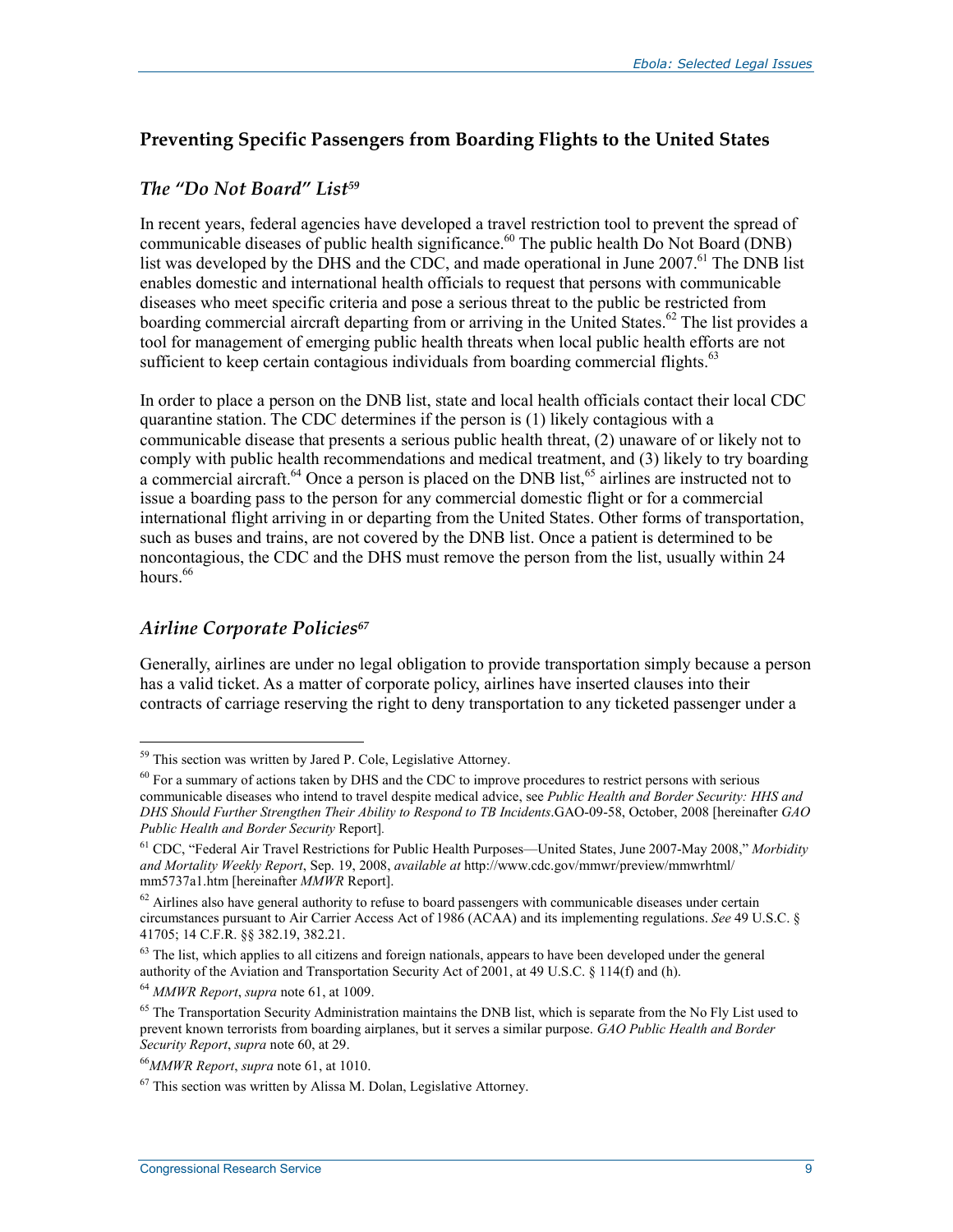number of circumstances, including passengers who may pose a safety risk to themselves, other passengers, or crew members. For example, United Airlines contract of carriage states the right to refuse transport to

Passengers who are incapable of completing a flight safely, without requiring extraordinary medical assistance during the flight, as well as Passengers who appear to have symptoms of or have a communicable disease or condition that could pose a direct threat to the health or safety of others on the flight, or who refuse a screening for such disease or condition. (NOTE: UA requires a medical certificate for Passengers who wish to travel under such circumstances....  $)^{68}$ 

Despite the existence of these contracts of carriage, in refusing to transport customers, air carriers must still abide by federal nondiscrimination laws, such as the Air Carrier Access Act (ACAA),<sup>69</sup> or risk civil penalties.<sup>70</sup> For more on these laws, see "Federal Nondiscrimination Laws."

The CDC has issued guidance to assist airline crew in identifying passengers who may be infected with Ebola before they board an aircraft.<sup>71</sup> This guidance provides that any passengers with certain symptoms and a history of recent travel in Guinea, Liberia, or Sierra Leone should be reported immediately to the CDC.<sup>7</sup>

#### **Reporting Sick Persons Aboard U.S.-Bound Flights73**

Federal law requires an aircraft commander to immediately report to a CDC quarantine station nearest the port or airport of arrival if there is (1) a death on board or (2) any ill person among the passengers and crew.<sup>74</sup> These required reports are to be made to air traffic control and "[o]nce the FAA receives [the] report, it promptly communicates it to the CDC Emergency Operations Center."<sup>75</sup> Therefore, if the flight crew of a commercial aircraft arriving in the United States becomes aware of an ill person on board, which could include a person with EVD symptoms, federal law requires the flight's commander to notify the nearest quarantine station.<sup>76</sup>

The CDC has also issued guidance to instruct airline crews on managing ill passengers on board if Ebola infection is suspected.<sup>77</sup> It also provides guidance on cleaning aircraft to reduce the risk

<u>.</u>

<sup>68</sup> United Airlines, "United Airlines, Inc. Contract of Carriage (Revised Nov. 7, 2014)" at 19, *available at* http://www.united.com/web/format/pdf/Contract\_of\_Carriage.pdf.

<sup>69</sup> P.L. 99-435 (1986), *codified at* 49 U.S.C. § 41705.

<sup>70</sup> *See* 49 U.S.C. § 46301(a)(1)(A).

<sup>&</sup>lt;sup>71</sup> CDC, "Ebola Guidance for Airlines: Interim Guidance about Ebola Infection for Airline Crews, Cleaning Personnel, and Cargo Personnel," http://www.cdc.gov/quarantine/air/managing-sick-travelers/ebola-guidance-airlines.html [hereinafter CDC Guidance to Airlines].

<sup>72</sup> *Id*.

<sup>73</sup> This section was written by Alissa M. Dolan, Legislative Attorney.

<sup>&</sup>lt;sup>74</sup> 42 C.F.R. § 71.21. For ships, the reporting requirement covers a death or illness that occurs within 15 days prior to the date of expected arrival or since departure from a U.S. port, whichever time period is shorter.

<sup>75</sup> Press Release, "FAA Statement on Ebola," Oct. 3, 2014, *available at* http://www.faa.gov/news/press\_releases/ news story.cfm?newsId=17375.

<sup>76</sup> CDC, "Quarantine Station Contact List, Map, and Fact Sheets," http://www.cdc.gov/quarantine/ quarantinestationcontactlistfull.html.

<sup>77</sup> CDC Guidance to Airlines, *supra* note 71.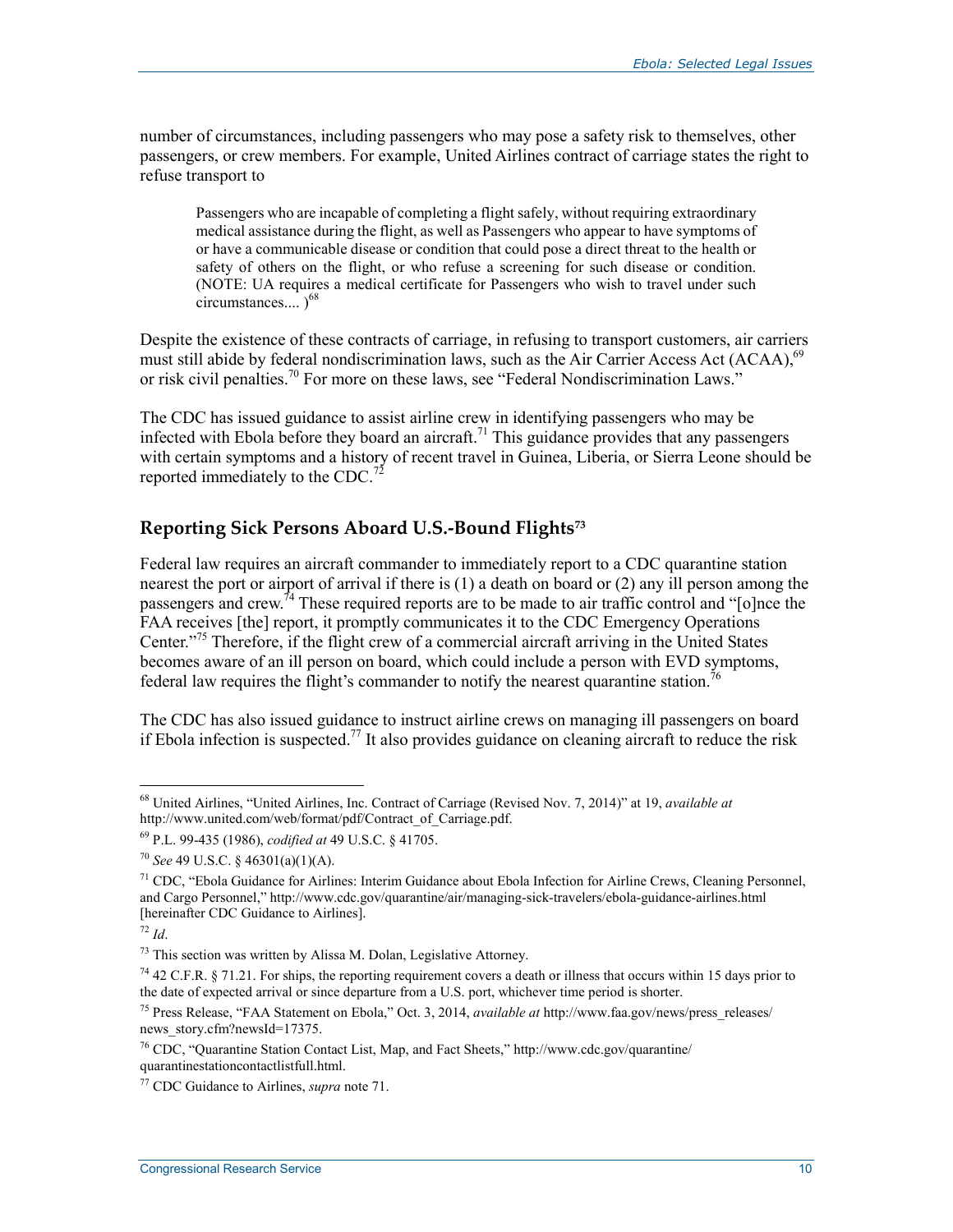of spreading the disease, including recommending the use of personal protective equipment by cleaning crews.78

### **International Health Regulations (IHR)79**

#### **Overview of the IHR**

In May 2005, the World Health Assembly adopted a revision of its 1969 International Health Regulations, giving a new mandate to the World Health Organization (WHO) and member states to increase their respective roles and responsibilities for the protection of international public health.<sup>80</sup> The IHR(1969) had focused on just three diseases (cholera, plague, and yellow fever). The IHR(2005) have broadened the scope of the 1969 regulations by addressing existing, new, and re-emergent diseases, as well as emergencies caused by non-infectious disease agents.<sup>81</sup> The IHR(2005) also include provisions regarding designated national points of contact, definitions of core public health capacities, disease control measures (such as quarantine and border controls), and others. The IHR(2005) require the WHO to recommend, and State Parties to use, control measures that are no more restrictive than necessary to achieve the desired level of health protection.

The IHR were agreed upon by a consensus process among the member states, and represent a balance between sovereign rights and a commitment to work together to prevent the international spread of disease. The IHR(2005) are binding on all WHO member states as of June 15, 2007, except for those that have rejected the regulations or submitted reservations.<sup>82</sup> While the IHR(2005) contain mechanisms, such as negotiation and arbitration, to assist States Parties in reaching mutually acceptable solutions where disputes arise, ultimately the IHR(2005) do not provide an enforcement mechanism to compel compliance with WHO provisions.<sup>83</sup> The United States accepted the IHR(2005) with three reservations, including the reservation that it will implement the IHR(2005) in line with U.S. principles of federalism.<sup>84</sup> Within five years of the entry into force date, State Parties must complete development of public health infrastructure that ensures full compliance with the regulations.

#### **Public Health Emergency of International Concern**

Article 6 of the IHR(2005) requires member states to assess public health events within their jurisdiction and notify the WHO of any events that may constitute a Public Health Emergency of International Concern (PHEIC). Article 1 of the IHR(2005) defines a "Public Health Emergency of International Concern" as "an extraordinary event which is determined ... (i) to constitute a

<sup>78</sup> *Id*.

<sup>79</sup> This section was written by Edward C. Liu, Legislative Attorney.

 $80$  Fifty-Eighth World Health Assembly, agenda item 13.1. Revision of the International Health Regulations, May 23, 2005, at http://www.who.int/csr/ihr/en/.

<sup>&</sup>lt;sup>81</sup> The full text of the IHR(2005) may be found at http://www.who.int/csr/ihr/IHR\_2005\_en.pdf.

<sup>82</sup> IHR(2005), Article 59.2.

<sup>83</sup> IHR, Article 56.

<sup>&</sup>lt;sup>84</sup> HHS Secretary Michael Leavitt announced the acceptance of the IHR(2005) by the United States on December 13, 2006. *See* News Release at http://archive.hhs.gov/news/press/2006pres/20061213.html.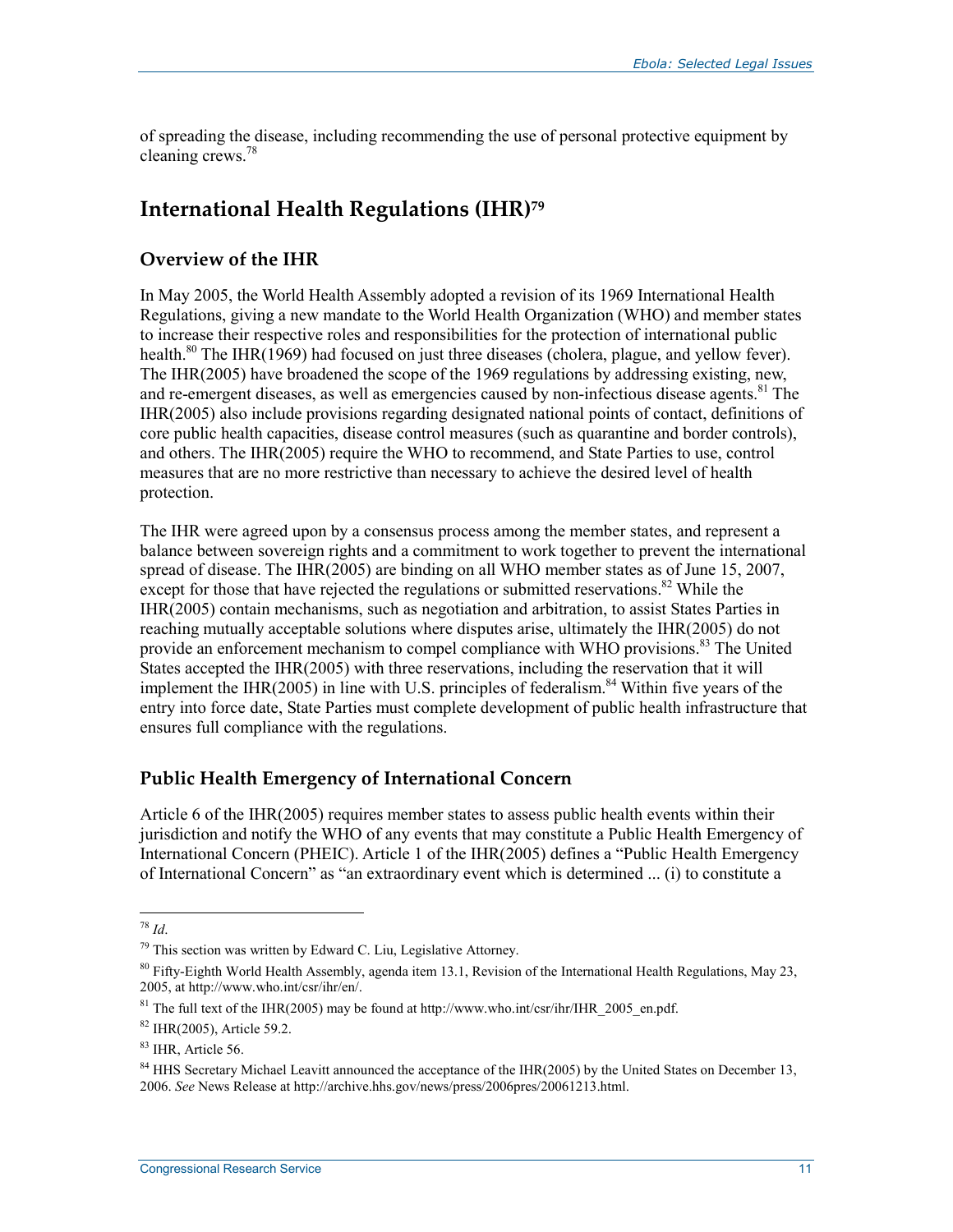public health risk to other States through the international spread of disease and (ii) to potentially require a coordinated international response." Cases involving certain diseases, such as smallpox and severe acute respiratory syndrome (SARS), automatically trigger mandatory WHO notification.<sup>85</sup> Whether reporting is required in the case of other diseases, including EVD, depends upon the seriousness of the public health impact, the unusualness or unexpectedness of the event, the risk of international spread, and the risk of international travel or trade restrictions.<sup>86</sup> On August 8, 2014, WHO Director-General Dr. Margaret Chan, upon the advice of the Emergency Committee, declared that the Ebola outbreak constituted a PHEIC. $87$ 

#### **WHO Recommendations**

Under the IHR(2005), if the WHO director-general declares a "Public Health Emergency of International Concern," then the director-general must issue temporary recommendations, defined as "non-binding advice," which will depend upon the nature of the threat.<sup>88</sup> The IHR(2005) do not preclude State Parties from implementing measures that achieve a greater level of health protection than WHO temporary recommendations, provided that such measures are (1) otherwise consistent with the IHR(2005), and (2) not more restrictive of international trade and travel, and not more invasive or intrusive to persons, than reasonably available alternatives that would achieve the appropriate level of health protection.<sup>89</sup>

In the context of international travel during the current Ebola outbreak, the director-general recommended that in countries *with Ebola transmission*:

There should be no international travel of Ebola contacts or cases, unless the travel is part of an appropriate medical evacuation.

Confirmed cases should immediately be isolated and treated in an Ebola Treatment Centre with no national or international travel until 2 Ebola-specific diagnostic tests conducted at least 48 hours apart are negative;

Contacts (which do not include properly protected health workers and laboratory staff who have had no unprotected exposure) should be monitored daily, with restricted national travel and no international travel until 21 days after exposure;

Probable and suspect cases should immediately be isolated and their travel should be restricted in accordance with their classification as either a confirmed case or contact.<sup>90</sup>

<sup>1</sup> 85 IHR(2005), Annex 2.

<sup>86</sup> *Id.* 

<sup>&</sup>lt;sup>87</sup> WHO, "Statement on the 1<sup>st</sup> Meeting of the IHR Emergency Committee on the 2014 Ebola Outbreak in West Africa," August 8, 2014, available at http://www.who.int/mediacentre/news/statements/2014/ebola-20140808/en/. The continued existence of a PHEIC has been reaffirmed twice, on September 22, 2014, and on October 23, 2014. WHO, *IHR Emergency Committee Regarding Ebola*, http://www.who.int/ihr/ihr\_ec\_ebola/en/.

 $88$  IHR, Articles 1(1), 15(1).

<sup>89</sup> IHR, Article 43(1).

 $90$  WHO, "Statement on the 1<sup>st</sup> Meeting of the IHR Emergency Committee on the 2014 Ebola Outbreak in West Africa," August 8, 2014, available at http://www.who.int/mediacentre/news/statements/2014/ebola-20140808/en/.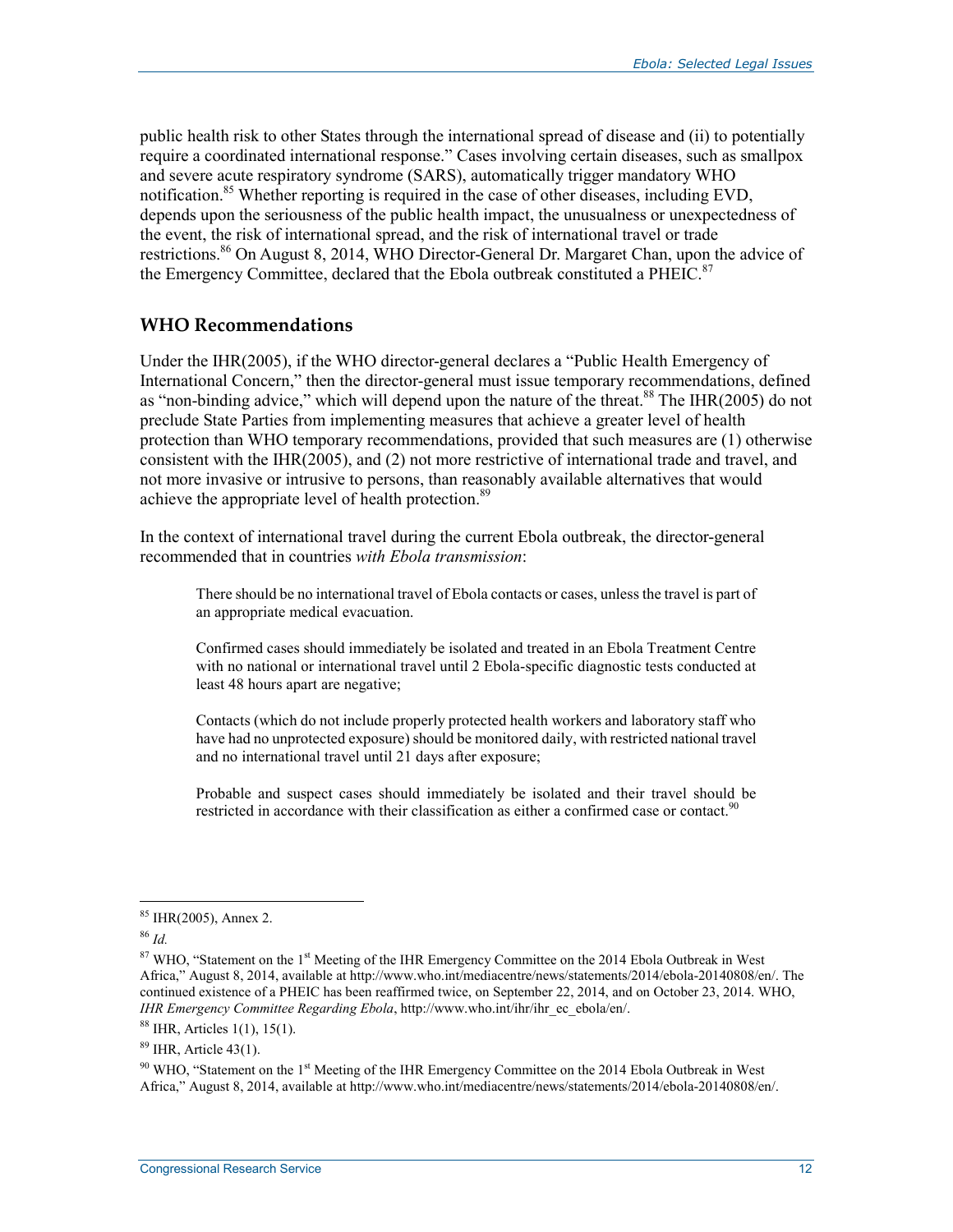For all other countries, the director-general recommended that "[t]here should be no general ban on international travel or trade."91 Subsequent recommendations from the director-general provided that in countries with intense Ebola transmission:

Exit screening in Guinea, Liberia and Sierra Leone remains critical for reducing the exportation of Ebola cases. States should maintain and reinforce high-quality exit screening of all persons at international airports, seaport, and major land crossings, for unexplained febrile illness consistent with potential Ebola infection. The exit screening should consist of, at a minimum, a questionnaire, a temperature measurement and, if fever is discovered, an assessment of the risk that the fever is caused by Ebola virus disease  $(EVD)$ .<sup>92</sup>

## **Civil Rights**

Governmental responses to infectious diseases, such as the current Ebola outbreak, may raise a classic civil rights issue: to what extent can an individual's liberty be curtailed to advance the common good?<sup>93</sup> As discussed above in the context of quarantine and isolation,<sup>94</sup> the United States Constitution provides for individual due process and equal protection rights, though these rights are not absolute and may shrink as the needs of the community grow. Aside from these constitutional issues, to what extent do federal nondiscrimination statutes protect individuals that may have been exposed to or diagnosed with Ebola in places of public accommodation and the workplace? Separate from the rights of sick individuals, may employers assert their right to dismiss individuals who are unable to report for work due to illness under an "employment at will" contract? Do certain employers, such as hospitals, have unique obligations under the Occupational Safety and Health Act to ensure that employees treating Ebola patients have a safe workplace? These questions are discussed in the sections below.

## **Federal Nondiscrimination Laws95**

Discrimination against individuals with an infectious disease may be covered by Section 504 of the Rehabilitation Act,  $^{96}$  the Americans with Disabilities Act (ADA), $^{97}$  or the Air Carrier Access Act (ACAA).<sup>98</sup> The following sections discuss the status of individuals in three classes: individuals who may have been exposed to Ebola virus but are not sick; individuals who are sick with EVD; and individuals who have recovered from the disease.

<sup>&</sup>lt;u>.</u> <sup>91</sup> *Id.* 

 $92$  WHO, "Statement on the 3<sup>rd</sup> Meeting of the IHR Emergency Committee on the 2014 Ebola Outbreak in West Africa," October 23, 2014, available at http://www.who.int/mediacentre/news/statements/2014/ebola-3rd-ihr-meeting/ en/.

 $93$  For a discussion of balancing individual legal rights and responsibility and communal objectives, see Institute of Medicine, *Guidance for Establishing Crisis Standards of Care for Use in Disaster Situations* (September 2009).

<sup>94</sup> *See supra* at "Legal Challenges to Quarantine."

 $95$  This section was written by Jane Smith, Legislative Attorney.

<sup>96 29</sup> U.S.C. § 794.

<sup>97 42</sup> U.S.C. §§ 12101 *et seq.*

 $98$  42 U.S.C. § 1374(c).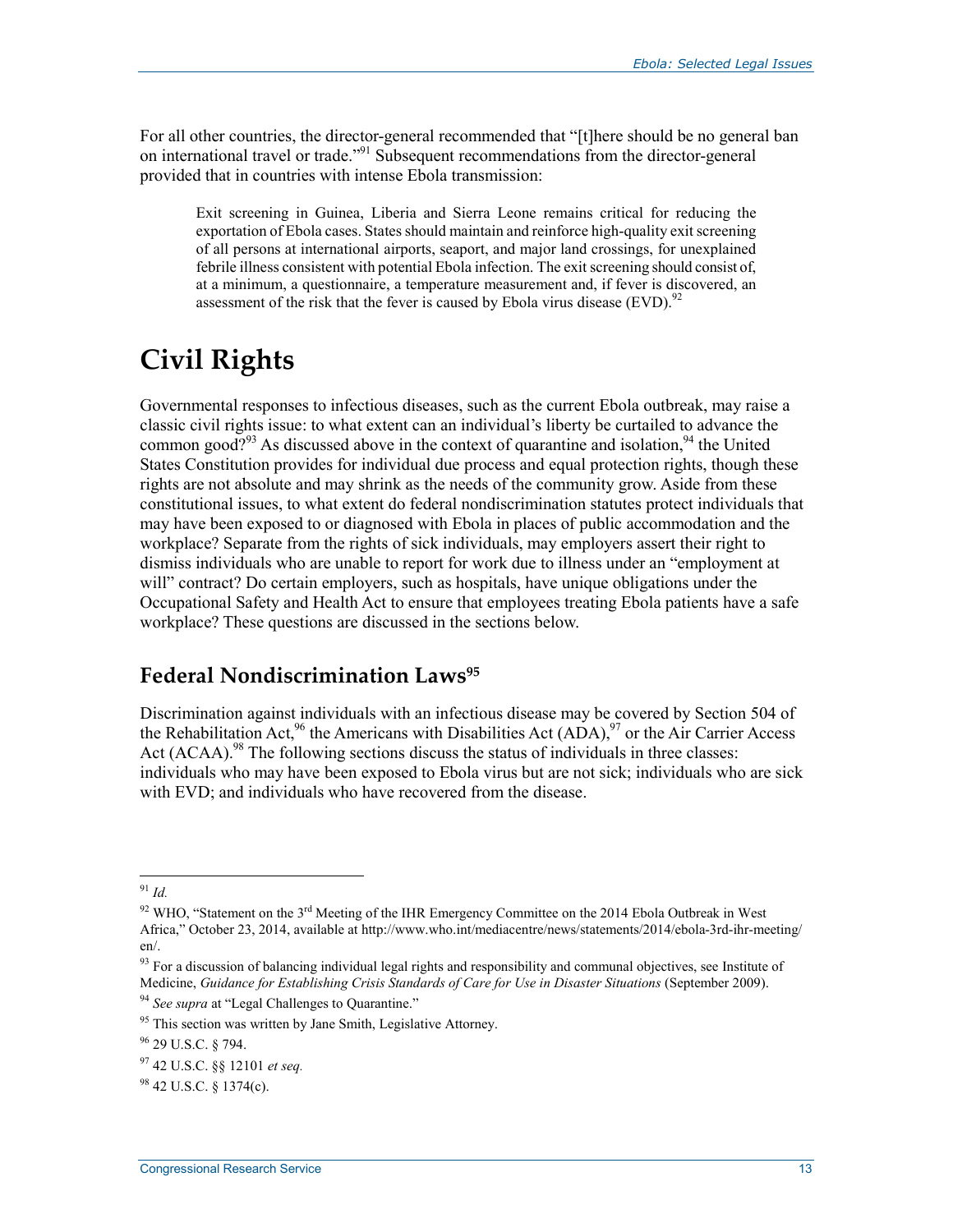#### **Section 504 of the Rehabilitation Act and the Americans with Disabilities Act**

Section 504 of the Rehabilitation Act prohibits entities receiving federal funds from discriminating on the basis of disability. The ADA prohibits discrimination against individuals with disabilities in employment, state and local programs, public accommodations, and other areas.99 Both acts use the same definition of an *individual with a disability*. 100 An *individual with a disability* is "[any] person who (i) has a physical or mental impairment which substantially limits one or more of such person's major life's activities, (ii) has a record of such an impairment, or (iii) is regarded as having such an impairment."

#### *Qualifying as an "Individual with a Disability"*

It appears that the Rehabilitation Act and the ADA would most likely afford protection to two classes of individuals: ones sick from Ebola virus and those who have recovered from EVD. It is unclear whether the acts would protect individuals who may have been exposed to the virus but are not sick.

A symptomatic individual suffering from EVD would most likely qualify as an individual with a disability because EVD is limiting the major life activity of normal bodily functions. An individual who has recovered from Ebola would appear to qualify as an individual with a disability because he or she would be an individual with a history of EVD. It is not clear whether an individual who may have been exposed to Ebola virus, but is asymptomatic, would be covered by Section 504 or the ADA. It could be argued that such an individual qualifies because he or she is perceived as having Ebola. On the other hand it could be argued that he or she does not qualify because he or she is not perceived as having Ebola but is perceived to be a vector for the virus. Because there are no reported court decisions on whether an individual who is contagious but has no impairment qualifies as an individual with a disability, it is not possible to know whether an individual who is regarded as being contagious, but is not, would qualify as an "individual with a disability" or as an individual "regarded as" having a disability.

#### *The Rehabilitation Act and Contagious Diseases*

Neither the Rehabilitation Act nor the ADA specifically discusses contagious diseases. The Supreme Court dealt with the issue in the context of Section 504 in *School Board of Nassau County v. Arline*. 101 The Court considered the case of an elementary school teacher with recurrent tuberculosis who was terminated from her employment. She claimed she was dismissed because of a disability in violation of Section 504. The school district claimed she was terminated not because of her disability, but because she was contagious and posed a risk to others.

The Court first held that a contagious disease can qualify as a disability under the Rehabilitation Act, but noted that in most cases, a court must undertake an individualized inquiry into whether the plaintiff was otherwise qualified for her job to protect individuals with disabilities from "deprivation based on prejudice, stereotypes, or unfounded fear, while giving appropriate weight to such legitimate concerns … as avoiding exposing others to significant health and safety

<sup>99 42</sup> U.S.C. §§ 12101 *et seq.*

<sup>&</sup>lt;sup>100</sup> The Rehabilitation Act explicitly refers to the definition in the ADA, 29 U.S.C. § 705(B).

 $101$  480 U.S. 273 (1987).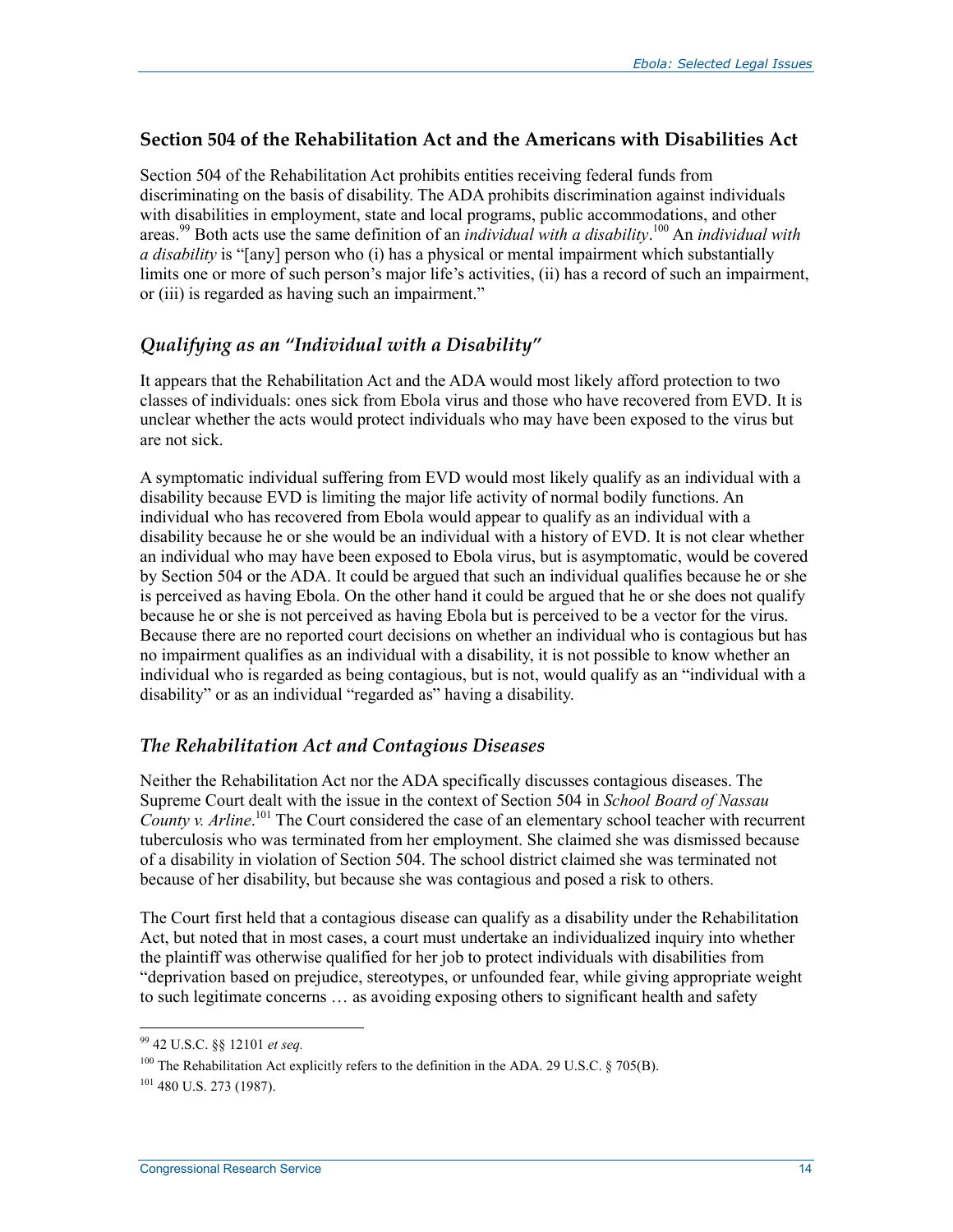risks."102 The Court adopted the test proposed by the American Medical Association to determine whether an employee presents a significant risk to others. The Court held that the factors which must be considered include

findings of facts, based on reasonable medical judgments given the state of medical knowledge about (a) the nature of the risk (how the disease is transmitted), (b) the duration of the risk (how long is the carrier infectious), (c) the severity of the risk (what is the potential harm to third parties) and (d) the probabilities the disease will be transmitted and will cause varying degrees of harm.<sup>103</sup>

The Court emphasized that courts "normally should defer to the reasonable medical judgments of public health officials."<sup>104</sup>

#### *The ADA and Contagious Diseases*

The ADA does not specifically address individuals with contagious diseases, but it addresses individuals with disabilities who pose a "direct threat" to others. Under Title I, an employer may take otherwise prohibited actions against an individual with a disability if the individual poses a "direct threat." The term *direct threat* means "a significant risk to the health or safety of others that cannot be eliminated by reasonable accommodation."105 Equal Employment Opportunity Commission regulations determine "direct threat" considering the following factors, based on reasonable medical judgment that relies on the most current medical knowledge and/or the best available objective evidence: the duration of the risk; the nature and severity of the potential harm; the likelihood that the potential harm will occur; and the imminence of the potential harm.<sup>106</sup> Under Title III, which prohibits discrimination in public accommodations and services operated by private entities, a business may deny accommodations or services to an individual with a disability who presents a "direct threat to the health or safety of others."<sup>107</sup> *Direct threat* is defined here to mean "a significant risk to the health or safety of others that cannot be eliminated by a modification of policies, practices, or procedures or by the provision of auxiliary aids or services."<sup>108</sup> Although Title II, governing state and local programs, contains no "direct threat" language, the Department of Justice has interpreted language in Title II to provide the same "direct threat" allowances and requirements as Title III. $^{109}$ 

An individual sick with EVD who is symptomatic and contagious would probably be found to represent a direct threat to others in close proximity. Therefore, under the ADA, an employer, a business, or a state or local program could take steps to protect others from the contagious individual. However, individuals who are not contagious would probably not represent a direct threat to others. Accordingly, it appears that employers could not act adversely against such individuals, and businesses and state and local programs would need to give such individuals full access under the ADA.

 $104$  *Id.* 

<sup>1</sup> <sup>102</sup> *Id.* at 287.

<sup>103</sup> *Id.* at 288.

<sup>105 42</sup> U.S.C. § 12111(3).

 $106$  29 C.F.R. § 1630.2(r).

<sup>107 42</sup> U.S.C. § 12182(3).

<sup>108</sup> *Id.*

<sup>109 28</sup> C.F.R. Part 35, Appx. A.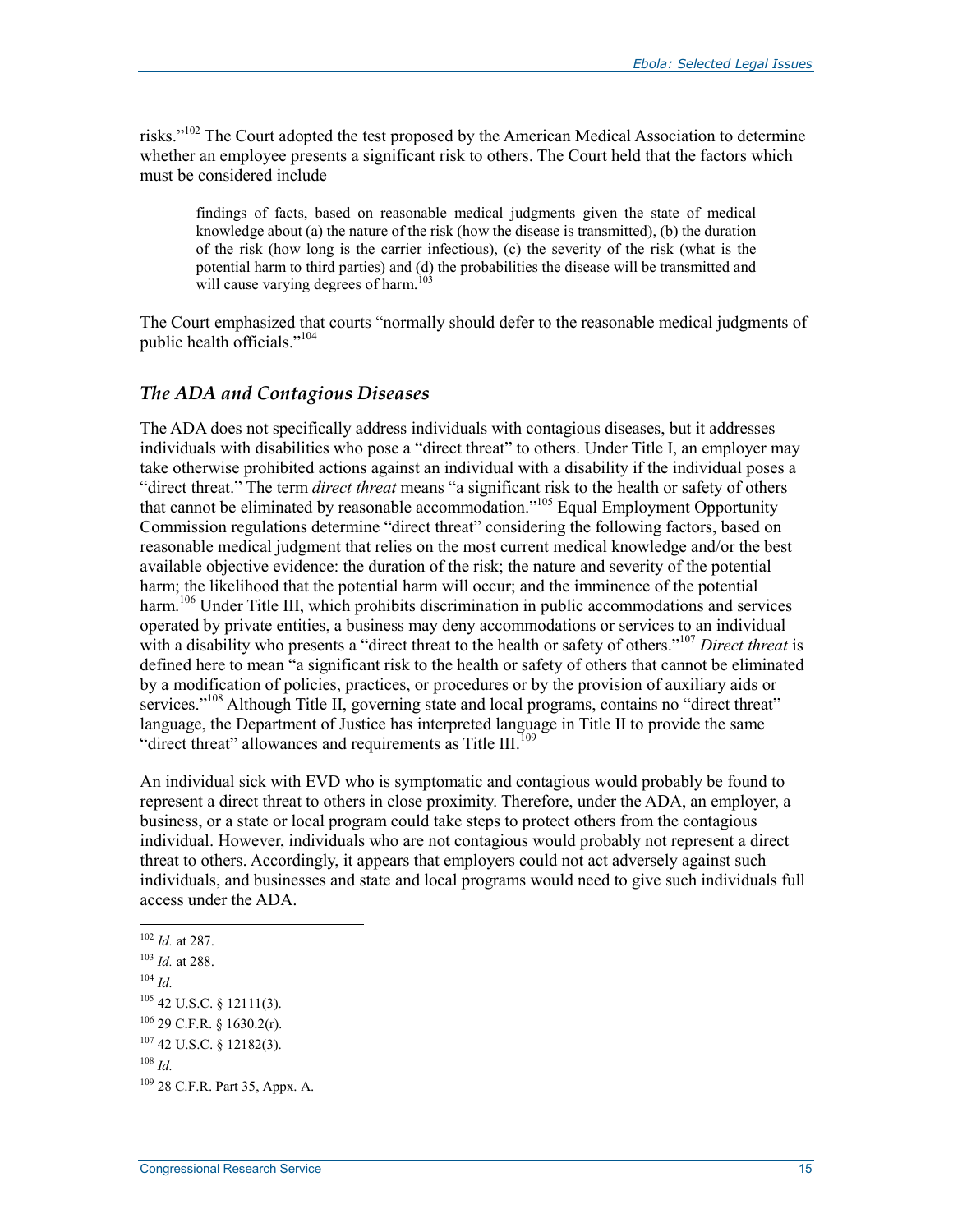#### **The Air Carrier Access Act110**

The Air Carrier Access Act (ACAA) prohibits discrimination by air carriers against "otherwise qualified individual[s]" on the basis of disability.<sup>111</sup> Enacted in 1986, prior to the ADA, the law currently applies to foreign carriers, with respect to flights that begin or end at a U.S. airport, and U.S. carriers, with some exceptions.<sup>112</sup> Generally, the law prohibits the exclusion of qualified individuals with a disability from air transportation or related services, except when specifically permitted under the regulations.<sup>113</sup> The regulations specifically address when it is permissible to exclude a passenger with a communicable disease. $11<sup>14</sup>$  Under the regulations, carriers are prohibited from taking the following actions on the basis that a passenger has a communicable disease, *unless* the passenger's condition poses a direct threat:

- refusing to provide transportation;
- delaying the passenger's transportation, for example, by requiring the passenger to take a later flight;
- imposing any condition, restriction, or requirement not imposed on other passengers; or
- requiring the passenger to provide a medical certificate.<sup>115</sup>

The passenger's condition is a direct threat if it poses a "significant risk to the health or safety of others that cannot be eliminated by a modification of policies, practices, or procedures, or by the provision of auxiliary aids or services."<sup>116</sup> In determining whether a direct threat exists, the carrier is required to make an individualized assessment, "based on reasonable judgment that relies on current medical knowledge or on the best available objective evidence.<sup> $117$ </sup> In making this individualized assessment, the carrier may rely on "directives issued by public health authorities," including the CDC.118 If a carrier determines that a passenger poses a direct threat, the carrier must select the "least restrictive response from the point of view of the passenger, consistent with protecting the health and safety of others."<sup>119</sup> Carriers that violate the ACAA may be subject to

<sup>&</sup>lt;u>.</u> 110 This subsection was written by Alissa M. Dolan, Legislative Attorney.

<sup>111</sup> P.L. 99-435, 100 Stat. 1080 (1986), *codified at* 49 U.S.C. § 41705.

<sup>112 14</sup> C.F.R. § 382.7.

<sup>113 14</sup> C.F.R. § 382.11. "Individual with a disability" is defined as "any individual who has a physical or mental impairment that, on a permanent or temporary basis, substantially limits one or more major life activities, has a record of such an impairment, or is regarded as having such an impairment." 14 C.F.R. § 382.3. "Physical or mental impairment" is defined to include "any physiological disorder or condition... affecting one or more of the following body systems: neurological, musculoskeletal, special sense organs, respiratory including speech organs, cardiovascular, reproductive, digestive, genito-urinary, hemic and lymphatic, skin, and endocrine." *Id.* While no federal court has directly addressed the issue, this definition of "individual with a disability" appears to include individuals with communicable diseases. Under the ADA, courts generally accept communicable diseases as falling within the scope of "disability" if the diseases meet the same parameters that other physical and mental impairments must satisfy. *See* Bragdon v. Abbott, 524 U.S. 624, 631-42 (1998).

<sup>114 14</sup> C.F.R. § 382.21.

<sup>115 14</sup> C.F.R. § 382.21(a).

<sup>116 14</sup> C.F.R. § 382.3.

<sup>117</sup> *See* 14 C.F.R. §§ 382.21, 382.19(c)(1).

 $118$  14 C.F.R. § 382.11(b)(1).

<sup>119</sup> *See* 14 C.F.R. §§ 382.21, 382.19(c)(2).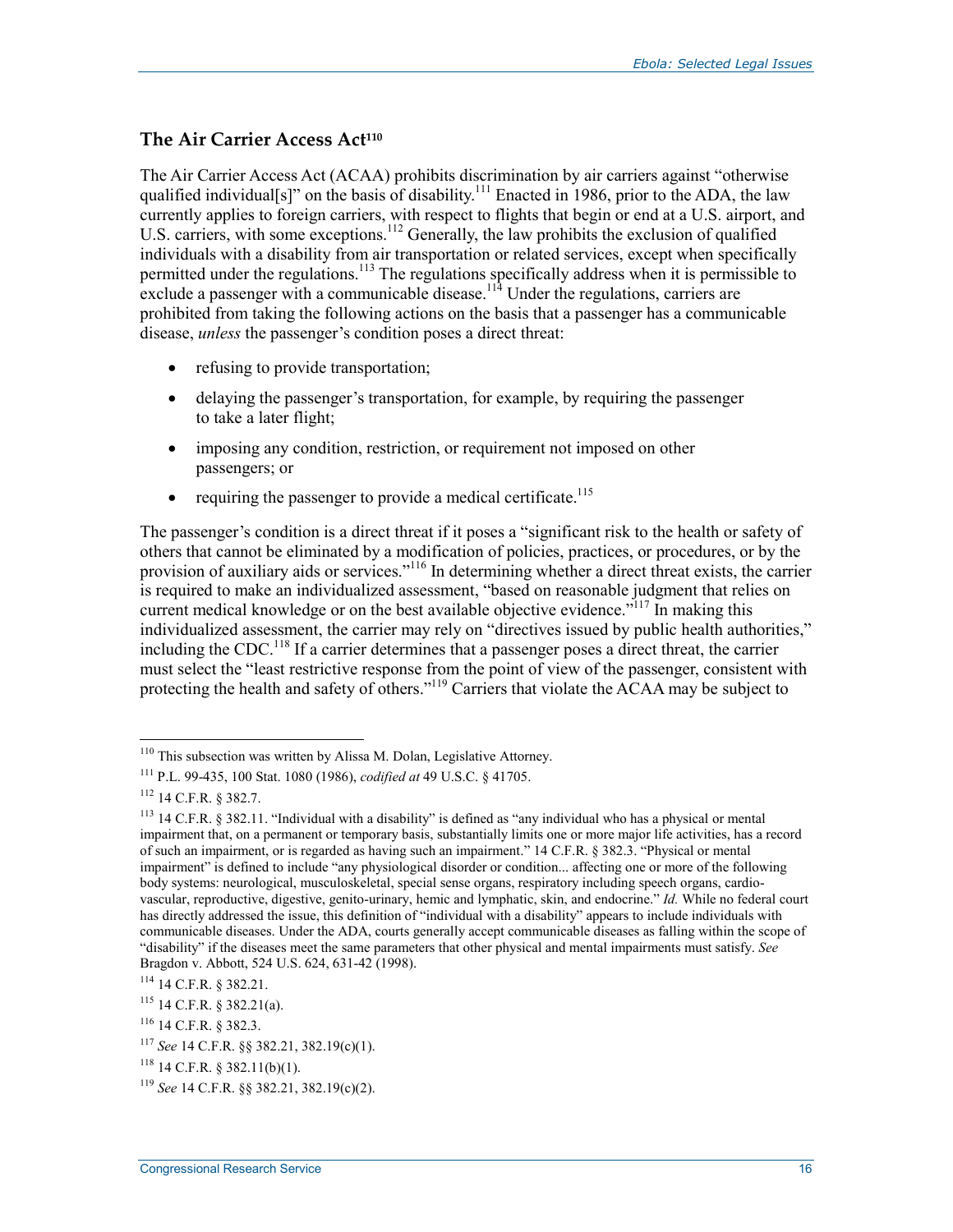civil penalty, levied by the Department of Transportation after notice and an opportunity for a hearing.<sup>120</sup>

### **Employment Issues121**

As discussed above,  $122$  the use of various infection control measures, such as quarantine and isolation, is a critical component of government efforts to minimize the possible spread of Ebola. In 2006, in response to the threat of pandemic influenza, the Homeland Security Council prepared an implementation plan that described more than 300 critical actions, including quarantine and isolation, that could be used to respond to a potential outbreak of contagious disease.<sup>123</sup>

While quarantine and isolation could prove to be effective for minimizing Ebola exposure, they may also raise various employment concerns, particularly for those workers who fear losing their jobs or wages if they are forced to comply with a quarantine or isolation order. Tort law may provide some relief for workers who are terminated while they are quarantined or isolated. Infected workers may also be protected under the Family and Medical Leave Act if it can be established that they have a serious health condition. Finally, some jurisdictions have established employment protections for workers if a quarantine or isolation is ordered. The following sections review these topics in greater detail.

#### **Wrongful Discharge in Violation of Public Policy**

The employment-at-will doctrine governs the employment relationship between an employer and employee for most workers in the private sector. An employee who does not work pursuant to an employment contract, including a collective bargaining agreement that may permit termination only for cause or identify a procedure for dismissals, may be terminated for any reason at any time.

Although the employment-at-will doctrine provides the default rule for most employees, it has been eroded to some degree by the recognition of certain wrongful discharge claims brought against employers. In general, these wrongful discharge claims assert tort theories against the employer. A cause of action for wrongful discharge in violation of public policy is one such claim. If isolation or quarantine were used to attempt to limit the spread of Ebola and an employee were terminated because of absence from the workplace, a claim for wrongful discharge in violation of public policy might arise.

A claim for wrongful discharge in violation of public policy is grounded in the belief that the law should not allow an employee to be dismissed for engaging in an activity that is beneficial to the public welfare. In general, the claims encompass four categories of conduct:

• refusing to commit unlawful acts (e.g., refusing to commit perjury when the government is investigating the employer for wrongdoing);

<sup>120 49</sup> U.S.C. § 463015.

<sup>&</sup>lt;sup>121</sup> This section was written by Jon O. Shimabukuro, Legislative Attorney.

<sup>&</sup>lt;sup>122</sup> See supra at "Quarantine and Isolation Authority."

<sup>123</sup> Homeland Security Council, *National Strategy for Pandemic Influenza: Implementation Plan* (GPO May 2006), *available at* http://www.flu.gov/planning-preparedness/federal/pandemic-influenza-implementation.pdf.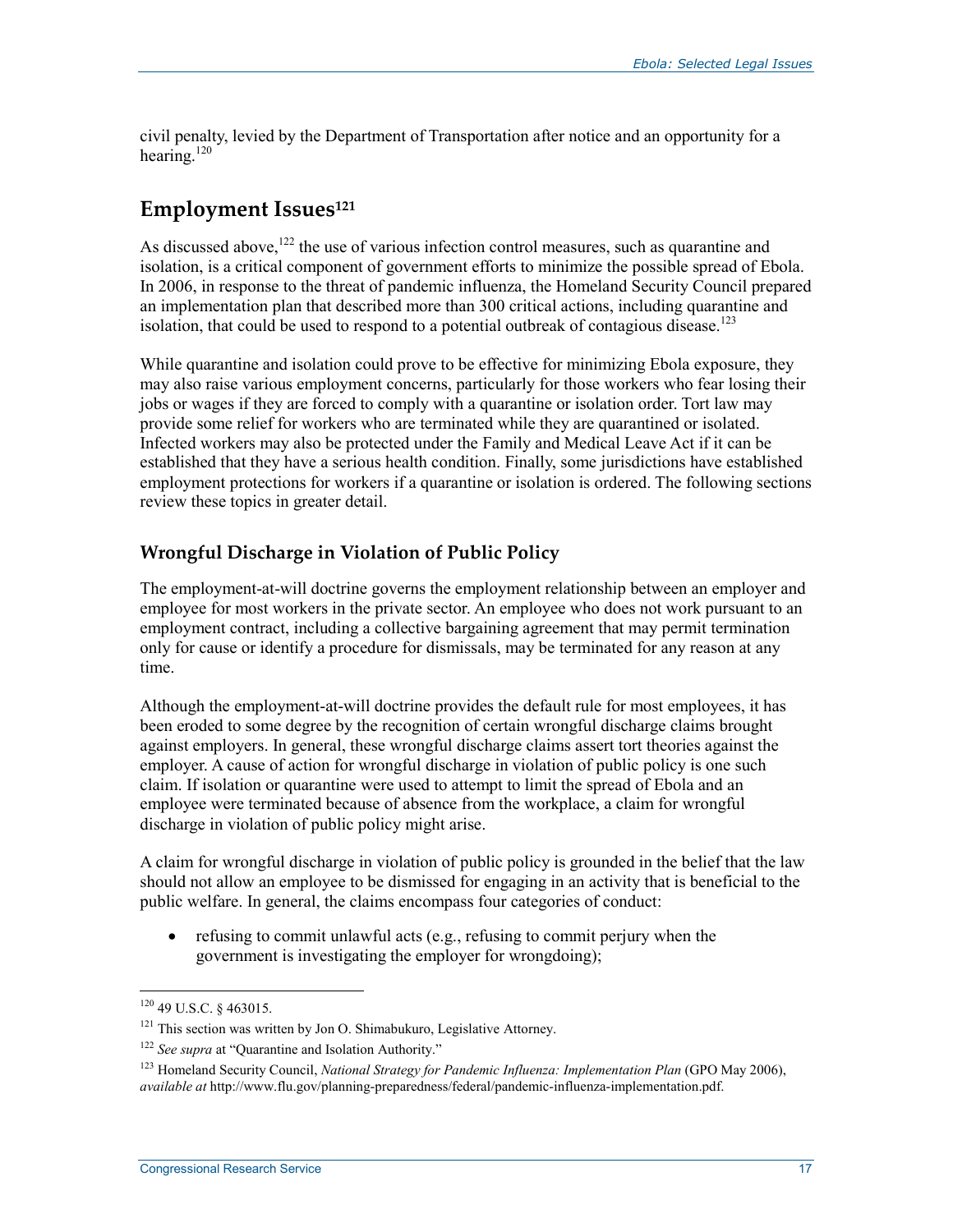- exercising a statutory right (e.g., filing a claim for workers' compensation, reporting unfair labor practices);
- fulfilling a public obligation (e.g., serving on jury duty); and
- whistleblowing. $124$

Although most states appear to recognize a claim for wrongful discharge in violation of public policy, it is possible that a state may allow a claim only under certain circumstances. For example, Texas recognizes such a claim only if an employee is terminated for refusing to perform an illegal act or inquiring into the legality of an instruction from the employer.<sup>125</sup>

While the four categories of conduct identified above represent the classic fact patterns for a claim of wrongful discharge in violation of public policy, other actions could be deemed beneficial to the public welfare and result in a wrongful discharge claim if an employee is terminated for engaging in such actions. Some courts have broadly defined what constitutes "public policy." For example, in *Palmateer v. International Harvester Co.*, the Illinois Supreme Court indicated that

[t]here is no precise definition of the term. In general, it can be said that public policy concerns what is right and just and what affects the citizens of the State collectively. It is to be found in the State's constitution and statutes and, when they are silent, in its judicial decisions.<sup>126</sup>

Similarly, in *Boyle v. Vista Eyewear, Inc.*, the Missouri Court of Appeals stated that public policy "is that principle of law which holds that no one can lawfully do that which tends to be injurious to the public or against the public good."<sup>127</sup> These broad definitions suggest that an employee's isolation or quarantine during a pandemic in some states could possibly provide a public policy exception to the at-will rule of employment. It would seem possible for a court to conclude that the isolation or quarantine of individuals during a pandemic serves the public good and that the termination of individuals who are isolated or quarantined violates public policy. Some observers insist, however, that no court has ever held that it violates public policy to discharge an individual because he or she missed work because of a quarantine.<sup>128</sup>

If the government were to mandate individuals to isolate or quarantine themselves either because they were infected or because of the risk of infection, it would seem possible that such an action might constitute a strong argument for the public policy exception to the at-will rule of employment. In such case, the government would appear to be identifying a significant policy that would benefit the public good. Even if the government merely recommended isolation or quarantine rather than mandated such actions, an argument for a public policy exception to the atwill rule would still seem possible.

<sup>124</sup> *See* Steven L. Willborn et al., Employment Law: Cases and Materials 82 (1993); John F. Buckley and Ronald M. Green, 2010 State by State Guide to Human Resources Law 5-46 (2010).

<sup>&</sup>lt;sup>125</sup> *See* Buckley and Green at 5-60.

<sup>126 421</sup> N.E.2d 876, 878 (Ill. 1981).

<sup>127 700</sup> S.W.2d 859, 871 (Mo. Ct. App. 1985).

<sup>128</sup> *See* Mark A. Rothstein and Meghan K. Talbott, *Job Security and Income Replacement for Individuals in Quarantine: The Need for Legislation*, 10 J. Health Care L. & Pol'y 239 (2007).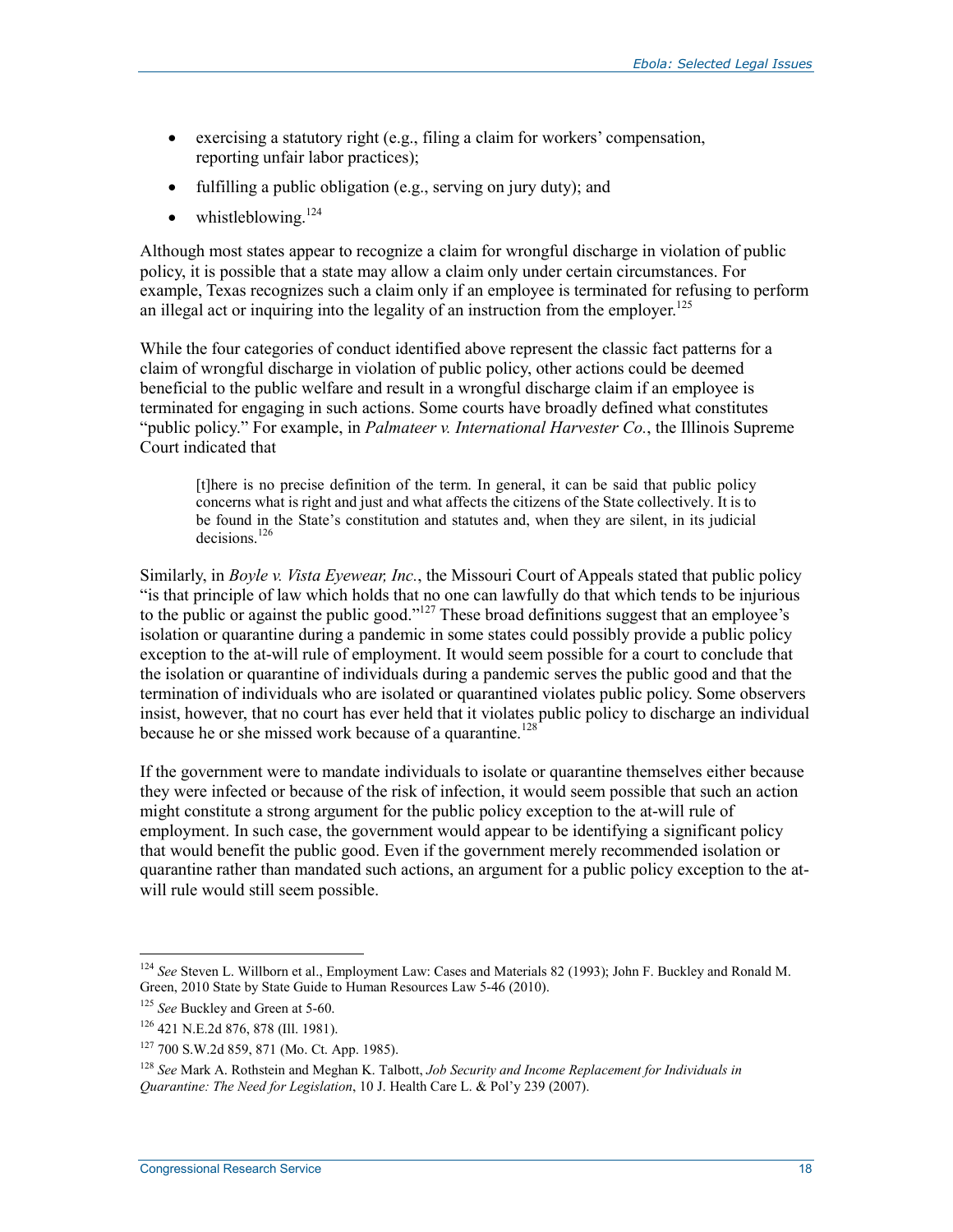#### **The Family and Medical Leave Act**

The Family and Medical Leave Act (FMLA)<sup>129</sup> guarantees an eligible employee 12 workweeks of unpaid leave during any 12-month period for one or more of the following reasons:

- the birth of a son or daughter of the employee and to care for such son or daughter;
- the placement of a son or daughter with the employee for adoption or foster care;
- to care for a spouse or a son, daughter, or parent of the employee, if such spouse, son, daughter, or parent has a serious health condition;
- a serious health condition that makes the employee unable to perform the functions of the position of such employee; and
- any qualifying exigency arising out of the fact that the spouse or a son, daughter, or parent of the employee is on covered active duty in the Armed Forces or has been notified of an impending call or order to covered active duty in the Armed Forces<sup>130</sup>

The FMLA applies to any employer in the private sector that engages in commerce, or in any industry or activity affecting commerce, and that has at least 50 employees who are employed for each working day during each of 20 or more calendar workweeks in the current or preceding calendar year.<sup>131</sup> To be eligible for family and medical leave benefits, an individual must have been employed for at least 12 months by the employer from whom leave is requested, and must have been employed for at least 1,250 hours of service with such employer during the previous 12-month period. $132$ 

The FMLA also covers public agencies, including federal, state, and local governments.<sup>133</sup> Unlike employers in the private sector, public employers do not have to employ at least 50 employees to be subject to the FMLA. Employees of public agencies, however, must have worked, generally for a specified number of weeks, to be eligible for benefits.

It seems possible that the FMLA might provide infected employees and employees who care for certain infected relatives with the opportunity to be absent from the workplace. The FMLA defines a *serious health condition* to mean "an illness, injury, impairment, or physical or mental condition" that involves either "inpatient care in a hospital, hospice, or residential medical care facility; or ... continuing treatment by a health care provider.<sup> $134$ </sup> An employee who been exposed

<u>.</u>

<sup>129 29</sup> U.S.C. §§ 2601-2654. *See also* 5 U.S.C. §§ 6381-6387 (providing family and medical leave for civil service employees). For additional discussion of the FMLA, see CRS Report RS22090, *The Family and Medical Leave Act: Background and U.S. Supreme Court Cases*, by Jon O. Shimabukuro.

<sup>&</sup>lt;sup>130</sup> 29 U.S.C. § 2612(a)(1). *See also* 29 U.S.C. § 2612(a)(3) (providing an eligible employee who is the spouse, son, daughter, parent, or next of kin of a covered servicemember with a total of 26 workweeks of leave during a 12-month period to care for the servicemember).

<sup>&</sup>lt;sup>131</sup> 29 U.S.C. § 2611(4)(I). *See also* 29 U.S.C. § 2611(2)(B)(ii) (employers who employ 50 or more employees within a 75-mile radius of an employee's worksite are subject to the FMLA even if they may have fewer than 50 employees at a single worksite).

<sup>132 29</sup> U.S.C. § 2611(2).

<sup>&</sup>lt;sup>133</sup> See 29 U.S.C. § 2611(4)(A)(iii) (defining the term "employer" to include any public agency in accordance with Section  $3(x)$  of the Fair Labor Standards Act, 29 U.S.C.  $\frac{5}{3}$   $203(x)$ .

<sup>134 29</sup> U.S.C. § 2611(11).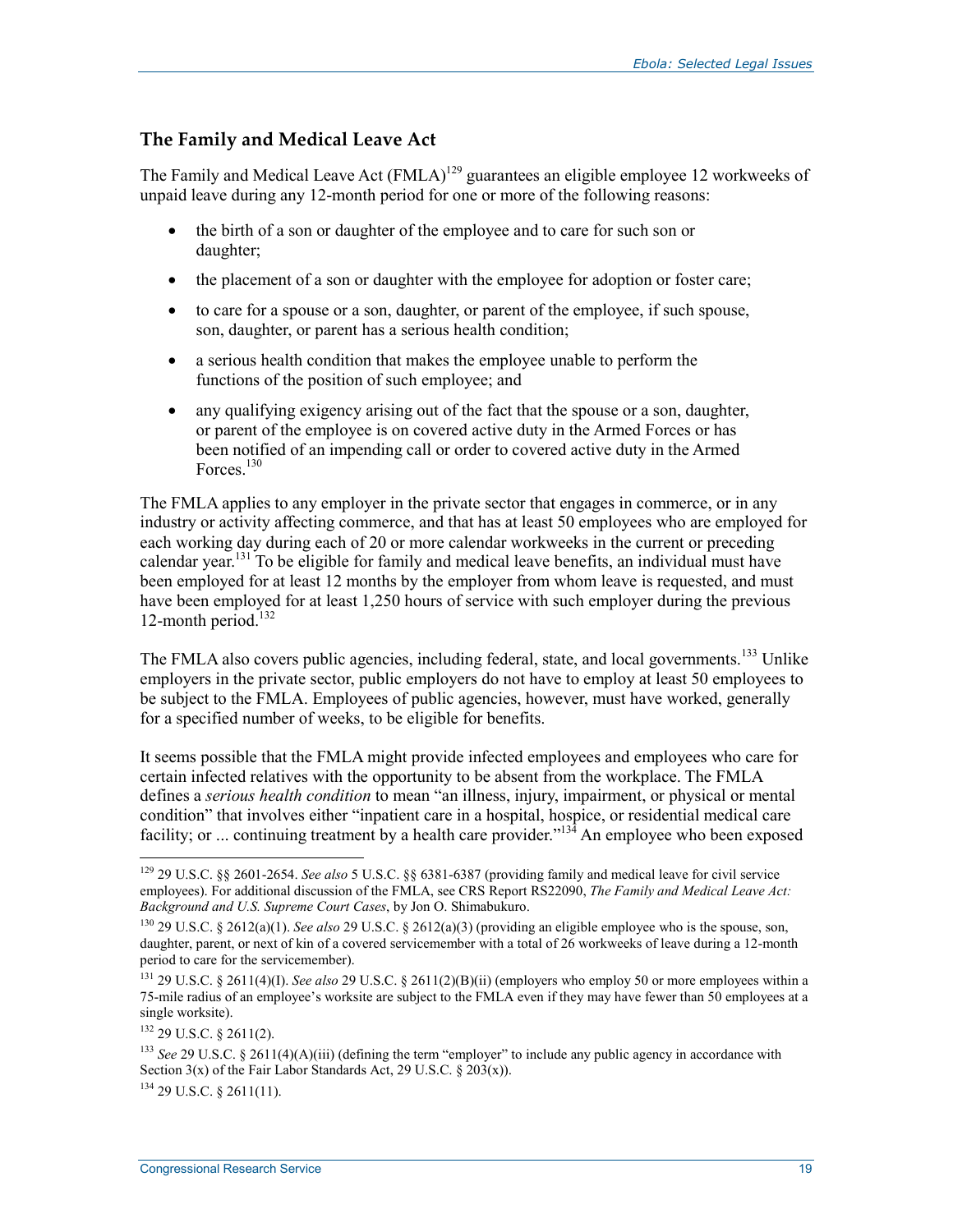to Ebola may be found to have a serious health condition. If the FMLA's eligibility requirements were met, such an employee would likely be granted leave under the statute.

In addition, because the FMLA grants leave to an employee to care for a spouse, child, or parent with a serious health condition, an employee could be granted leave to care for a relative affected by Ebola if the employee met the statute's eligibility requirements. While on leave, the employee with the serious health condition or the employee caring for a spouse, child, or parent with a serious health condition could comply with a quarantine or isolation order without the fear of termination for at least 12 workweeks<sup>135</sup>

An employee who was not exposed or who was not responsible for the care of an exposed spouse, child, or parent would not be protected by the FMLA. If such an employee sought isolation or quarantine to avoid exposure and was absent from the workplace, the FMLA would not prohibit the employer from terminating the employee.

#### **State and Federal Laws Providing Employment Protections**

At least seven states, recognizing the lack of statutory protection for employees in a situation where isolation or quarantine may be necessary, have enacted legislation that explicitly prohibits the termination of an employee who is subject to isolation or quarantine. In Delaware, Iowa, Kansas, Maryland, Minnesota, New Mexico, and South Carolina, an employer is prohibited from terminating an employee who is under an order of isolation or quarantine, or has been directed to enter isolation or quarantine.<sup>136</sup> Under Minnesota law, an employee who has been terminated or otherwise penalized for being in isolation or quarantine may bring a civil action for reinstatement or for the recovery of lost wages or benefits.<sup>137</sup>

Two additional states have enacted legislation that addresses the treatment of employees who are subject to quarantine or isolation. Under New Jersey law, an affected employee must be reinstated following the quarantine or isolation.<sup>138</sup> Under Maine law, an employer is required to grant leave to an employee who is subject to quarantine or isolation.<sup>139</sup> The leave granted by the employer may be paid or unpaid.<sup>140</sup>

<sup>&</sup>lt;sup>135</sup> Although the FMLA allows for at least 12 workweeks of leave, it does not guarantee the payment of wages during such leave. Under Section  $102(d)(2)(B)$  of the act, 29 U.S.C. § 2612(d)(2)(B), an employer may require the employee to substitute paid vacation or sick leave for the leave granted under the act. If such a substitution is not made, however, the employee is likely to be granted unpaid leave.

<sup>136</sup> Del. Code Ann. tit. 20, § 3136(6)(d); Iowa Code § 139A.13A; Kan. Stat. Ann. § 65-129d; Md. Code Ann., Health-Gen. § 18-906; Minn. Stat. § 144.4196; N.M. Stat. Ann. § 12-10A-16; S.C. Code Ann. § 44-4-530.

<sup>137</sup> Minn. Stat. § 144.4196.

<sup>138</sup> N.J. Rev. Stat. § 26:13-16.

<sup>139</sup> Me. Rev. Stat. Ann. tit. 26, § 875.

<sup>&</sup>lt;sup>140</sup> The availability of wage or income replacement because of quarantine or isolation has been addressed by some commentators*. See, e.g.*, Nan D. Hunter, *"Public-Private" Health Law: Multiple Directions in Public Health*, 10 J. Health Care L. & Pol'y 89 (2007). Many commentators maintain that existing wage or income replacement programs, such as unemployment and workers compensation, would probably not provide compensation for most employees affected by quarantine or isolation. Replacement wages were, however, reportedly paid during at least one quarantine. During the 1916 polio epidemic, quarantined families in the village of Glen Cove, NY, received replacement wages. See Guenter B. Risse, *Revolt Against Quarantine: Community Responses to the 1916 Polio Epidemic, Oyster Bay, New York*, Transactions & Stud. of the College of Physicians of Philadelphia, Mar. 1992, at 34 ("Garbage cans were distributed free of charge, and quarantined families received replacement wages to compensate for loss of income"). (continued...)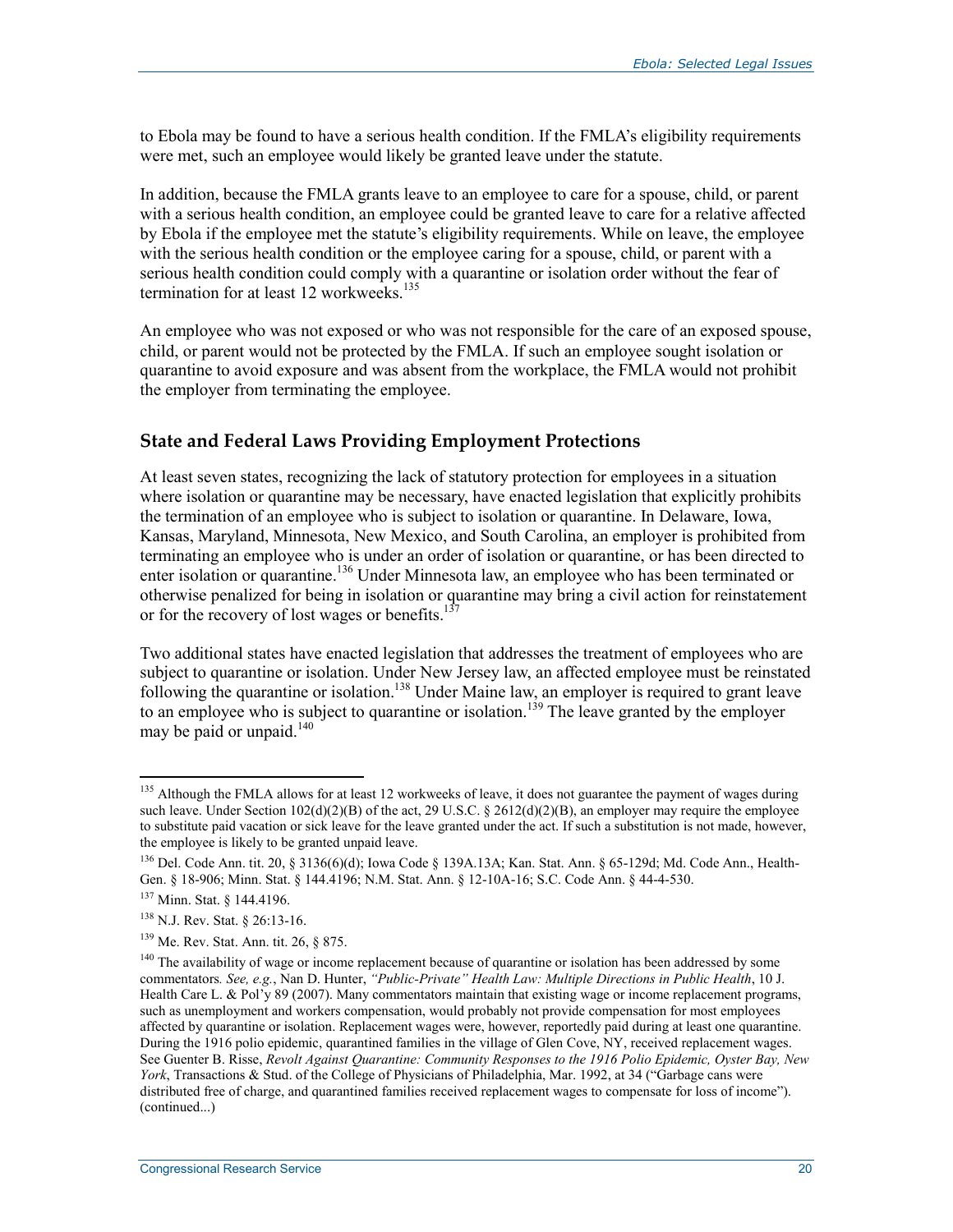Although federal law does not protect from termination employees who may be absent from the workplace because of isolation or quarantine, there are examples of employee protections that are arguably analogous. The FMLA, for example, does grant leave to an eligible employee who has a serious health condition or who provides care to a spouse, child, or parent with a serious health condition. Moreover, an expansion of the FMLA to allow paid leave because of a serious health condition or to care for a spouse, child, or parent with such a condition has been proposed.<sup>141</sup> The availability of paid leave would likely minimize concerns about lost wages if an Ebola pandemic were to occur.  $^{142}$ 

The Uniformed Services Employment and Reemployment Rights Act (USERRA) provides another example of employee protection.<sup>143</sup> USERRA requires the reemployment of an employee who has been absent from a position of employment because of service in the uniformed services. USERRA and the FMLA illustrate Congress's awareness of events that may necessitate an employee's absence from the workplace.

#### **The Occupational Safety and Health Administration144**

Employers whose employees could face workplace exposure to Ebola virus may be obligated to comply with applicable Occupational Safety and Health Administration (OSHA) requirements. OSHA, through enforcement of the Occupational Safety and Health Act<sup>145</sup> (OSH Act), is generally responsible for protecting workplace safety.<sup>146</sup> To this end, the act authorizes OSHA to promulgate workplace safety standards.<sup>147</sup> Employers that fall within the scope of the OSH

1

143 38 U.S.C. §§ 4301-4333.

 $147$  29 U.S.C. § 655(b).

<sup>(...</sup>continued)

With respect to the current Ebola outbreak, the governor of New York has also indicated that "any [quarantined] health care worker whose sponsoring organization does not [pay wages during quarantine], as well as adults who meet New York's criteria for quarantine, ... would be provided financial assistance for 21 days by the state." Governor Andrew M. Cuomo, *New York State Releases Fact Sheet on State Screening Protocols at JFK International Airport*, http://www.governor.ny.gov/news/new-york-state-releases-fact-sheet-state-screening-protocols-jfk-internationalairport. Disaster unemployment assistance pursuant to the Stafford Act may also be a possibility if it is determined that the act is applicable to an Ebola pandemic. *See* Federal Emergency Management Agency, *Fact Sheet – Infectious Disease*, available at https://www.fema.gov/media-library/assets/documents/99710; and CRS Report RL34724, *Would an Influenza Pandemic Qualify as a Major Disaster Under the Stafford Act?*, by Edward C. Liu.

<sup>&</sup>lt;sup>141</sup> *See, e.g.*, Family and Medical Leave Insurance Act of 2013, H.R. 3712, 113<sup>th</sup> Cong. (2013).

<sup>&</sup>lt;sup>142</sup> Some states are exploring the availability of paid leave as part of their state disability insurance programs. In 2002, legislation that extends disability insurance benefits to individuals who are unable to perform their work because they are "caring for a seriously ill child, parent, spouse, or domestic partner" was enacted in California. *See* Cal. Unemp. Ins. Code §§ 3300-3306. Under the so-called Paid Family Leave Insurance Program, an individual who meets the program's requirements is eligible for benefits equal to one-seventh of the individual's weekly benefit amount on any day in which he or she is unable to perform the individual's regular or customary work. Similar legislation has also been enacted in New Jersey. *See* A. 873, 213th Leg., Reg. Sess. (N.J. 2008).

<sup>&</sup>lt;sup>144</sup> This section was written by Rodney M. Perry, Legislative Attorney.

<sup>145</sup> P.L. 91-596, 84 Stat. 1590 (1970). For general information on the OSH Act and OSHA, *see* CRS Report R43768, *The OSH Act: A Legal Overview*, by Rodney M. Perry.

<sup>&</sup>lt;sup>146</sup> It is important to note that the OSH Act expressly allows states to control occupational safety and health regulation in certain circumstances. *See* 29 U.S.C. § 667. If OSHA approves a state occupational safety and health plan, which requires, among other things, that the plan provide health and safety protection that is at least as adequate as the protections provided by OSHA, *see* 29 U.S.C. § 667(c)(2), then the state plan requirements generally apply in place of OSHA's standards and regulations. 29 U.S.C.  $\frac{8}{9}$  667(e).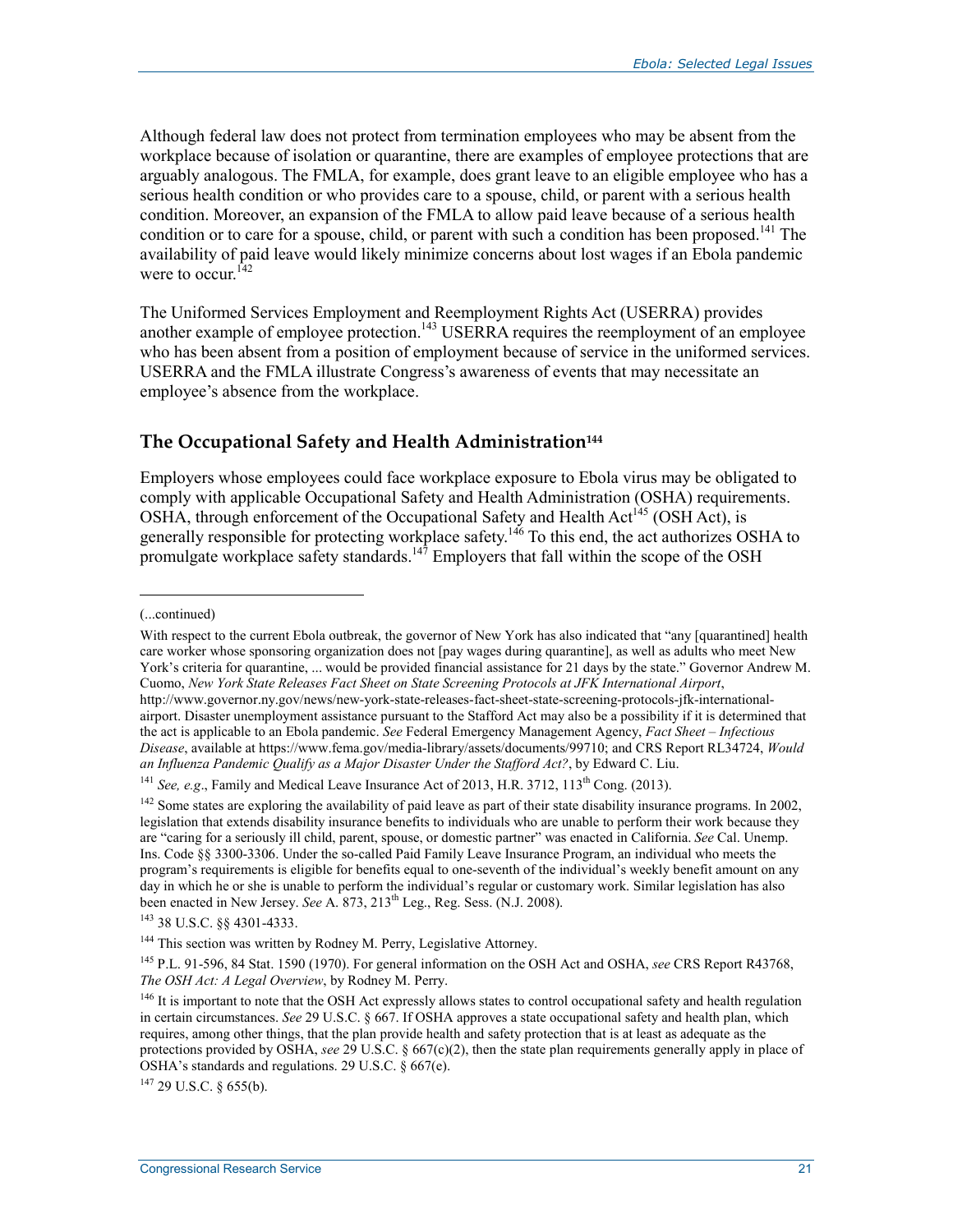Act's—and, thus, OSHA's—jurisdiction<sup>148</sup> must comply with these standards.<sup>149</sup> It appears as though the three primary OSHA-created standards that could apply to employee exposure to Ebola in the workplace are (1) the Bloodborne Pathogens standard, (2) the Personal Protective Equipment standard, and (3) the Respiratory Protection standard.

When no OSHA standard applies to a workplace hazard, employers must comply with the OSH Act's catchall provision, known as the "General Duty Clause."<sup>150</sup> The General Duty Clause generally requires employers to provide workplaces that are free of recognized hazards.<sup>151</sup> Thus, employers must comply with OSHA standards for minimizing a workplace hazard that could expose employees to Ebola virus. However, when such a hazard has no applicable OSHA standard, the General Duty Clause seemingly requires employers to minimize the chance that the hazard will cause employees to contract Ebola virus. Noncompliance with OSHA-created standards and the General Duty Clause can generally lead to penalties against employers.<sup>152</sup> However, the OSH Act does not provide monetary relief to employees who are harmed by employer violations of OSHA standards or the General Duty Clause.

#### *The Bloodborne Pathogens Standard*

The Bloodborne Pathogens standard appears aimed at preventing disease-causing microorganisms that are present in the blood—which, according to  $OSHA$ ,<sup>153</sup> includes Ebola virus—from spreading to employees. The standard generally applies to employers with employees who could reasonably anticipate coming into contact with "blood or other infectious materials" during the performance of their workplace duties (e.g., hospitals).<sup>154</sup>

Among other things, employers that are subject to the Bloodborne Pathogens standard must have written plans for minimizing employee exposure to blood or other infectious materials, and such plans must be made accessible to employees.<sup>155</sup> Employers must review and update these plans at least once per year.<sup>156</sup> The Bloodborne Pathogens standard also contains "universal precautions," which seemingly require covered employers to manage employee behavior to help minimize the odds of employees coming into contact with infectious diseases.<sup>157</sup> For example, these universal precautions include having employees wash their hands with soap and water in certain circumstances;<sup>158</sup> properly dispose of used needles and other sharp medical equipment that has come into contact with human blood;<sup>159</sup> and refrain from eating, drinking, smoking, applying

1

<sup>156</sup> *See* 29 C.F.R. § 1910.1030(c)(1)(iv).

<sup>&</sup>lt;sup>148</sup> The OSH Act expressly precludes its application to, and thus OSHA regulation of, certain employers. For example, the OSH Act does not apply to employment performed outside of U.S. states and territories, *see* 29 U.S.C. § 653(a); generally does not apply to federal, state, or local employment, *see* 29 U.S.C. § 652(5); and does not apply to selfemployed individuals, *see id*.

<sup>149 29</sup> U.S.C. § 654(a)(2).

 $150$  29 U.S.C. § 654(a)(1).

<sup>151</sup> *See* 29 U.S.C. § 654(a)(1).

<sup>152</sup> *See* 29 U.S.C. § 666.

<sup>153</sup> "Ebola: Standards," https://www.osha.gov/SLTC/ebola/standards.html (last visited November 18, 2014).

<sup>154 29</sup> C.F.R. § 1910.1030(b).

<sup>&</sup>lt;sup>155</sup> 29 C.F.R. § 1910.1030(c)(1)(i); 29 C.F.R. § 1910.1030(c)(1)(iii).

<sup>157</sup> *See* 29 C.F.R. § 1910.1030(d)(1).

 $158$  29 C.F.R. § 1910.1030(d)(2)(iii)-(vi).

<sup>159</sup> *See* 29 C.F.R. § 1910.1030(d)(4)(iii)(A)(1).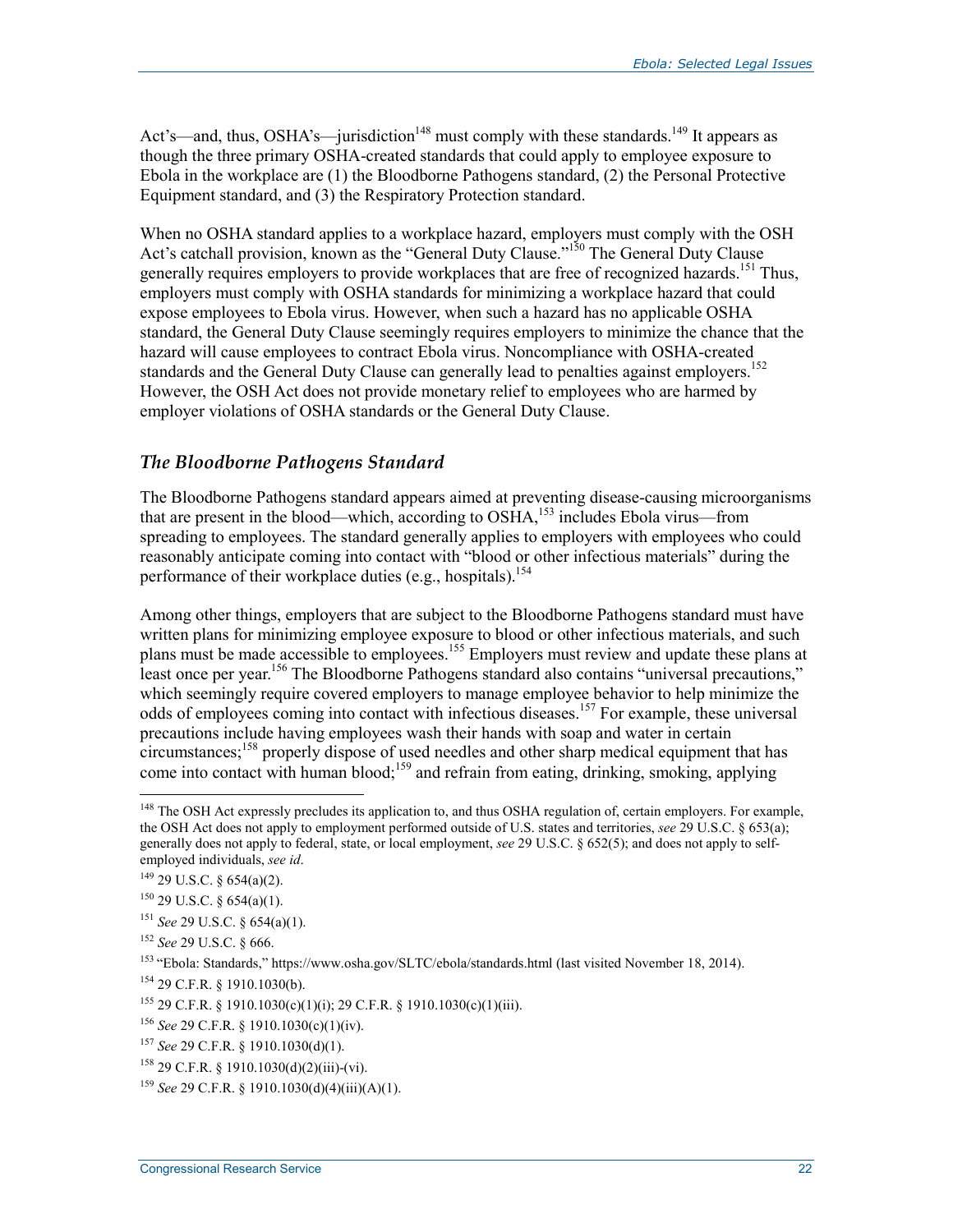cosmetics, or handling contact lenses in areas where they can reasonably expect to come into contact with human blood.<sup>160</sup> The Bloodborne Pathogens standard further requires that employers provide "appropriate" protective equipment to employees that can be reasonably expected to come into contact with blood or other infectious materials.<sup>161</sup> Appropriate protective equipment is equipment that does not permit blood or other infectious materials to reach an employee's person or clothing.<sup>162</sup> Employers must provide such equipment at no cost to employees.<sup>163</sup>

#### *The Personal Protective Equipment Standard*

OSHA's Personal Protective Equipment standard applies whenever personal protective equipment (PPE) is needed because of "hazards of … environment … capable of causing injury or impairment [to employees] in the function of any part of the body through absorption, inhalation, or physical contact."164 This seemingly would encompass potential exposure to Ebola in the workplace as contact with bodily fluids that are infected with Ebola virus could cause employees to contract the virus. The protective equipment standard requires employers to assess their workplaces to determine whether hazards necessitating PPE are, or are likely to be, present.<sup>165</sup> Employers are then required to have affected employees use PPE that will protect against hazards identified during the assessment.<sup>166</sup> If PPE is required, the employer must generally provide such equipment at no cost to its employees.<sup>167</sup> However, there are exceptions wherein employees can be required to purchase their own protective equipment.<sup>168</sup>

#### *The Respiratory Protection Standard*

OSHA has stated that when employees could be exposed to bioaerosols that contain Ebola virus (for example, when cleaning an infected surface with pressurized water could cause infected droplets to become airborne), employers must comply with OSHA's Respiratory Protection standard.<sup>169</sup> The Respiratory Protection standard requires, among other things, that employers provide affected employees with respirators when appropriate;<sup>170</sup> that covered employers develop and implement a written respiratory protection program containing worksite-specific procedures and requirements for employee respirator use;<sup>171</sup> and the selection,<sup>172</sup> fitting,<sup>173</sup> usage,<sup>174</sup> and maintenance $^{175}$  of appropriate respirators.

1

 $167$  29 C.F.R. § 1819,132(h)(1).

 $160$  29 C.F.R. § 1910.1030(d)(2)(ix).

<sup>161 29</sup> C.F.R. § 1910.1030(d)(3)(i). Protective equipment includes, e.g., "gloves, gowns, laboratory coats, face shields or masks and eye protection, mouthpieces, resuscitation bags, pocket masks, or other ventilation devices." *Id*.

<sup>162</sup> *Id*.

<sup>163</sup> *Id*.

<sup>164 29</sup> C.F.R. § 1910.132(a).

 $165$  29 C.F.R. § 1910.132(d)(1).

 $166$  29 C.F.R. § 1910.132(d)(1)(i).

<sup>168</sup> *See* 29 C.F.R. § 1910.132(h)(2)-(h)(7).

<sup>169 &</sup>quot;Ebola: Standards," https://www.osha.gov/SLTC/ebola/standards.html (last visited November 11, 2014); OSHA, "Cleaning and Decontamination of Ebola on Surfaces," at 3 (2014), *available at* https://www.osha.gov/Publications/ OSHA\_FS-3756.pdf.

<sup>170</sup> *See* 29 C.F.R. § 1910.134(a)(2).

<sup>171 29</sup> C.F.R. § 1910.134(c).

<sup>172 29</sup> C.F.R. § 1910.134(d).